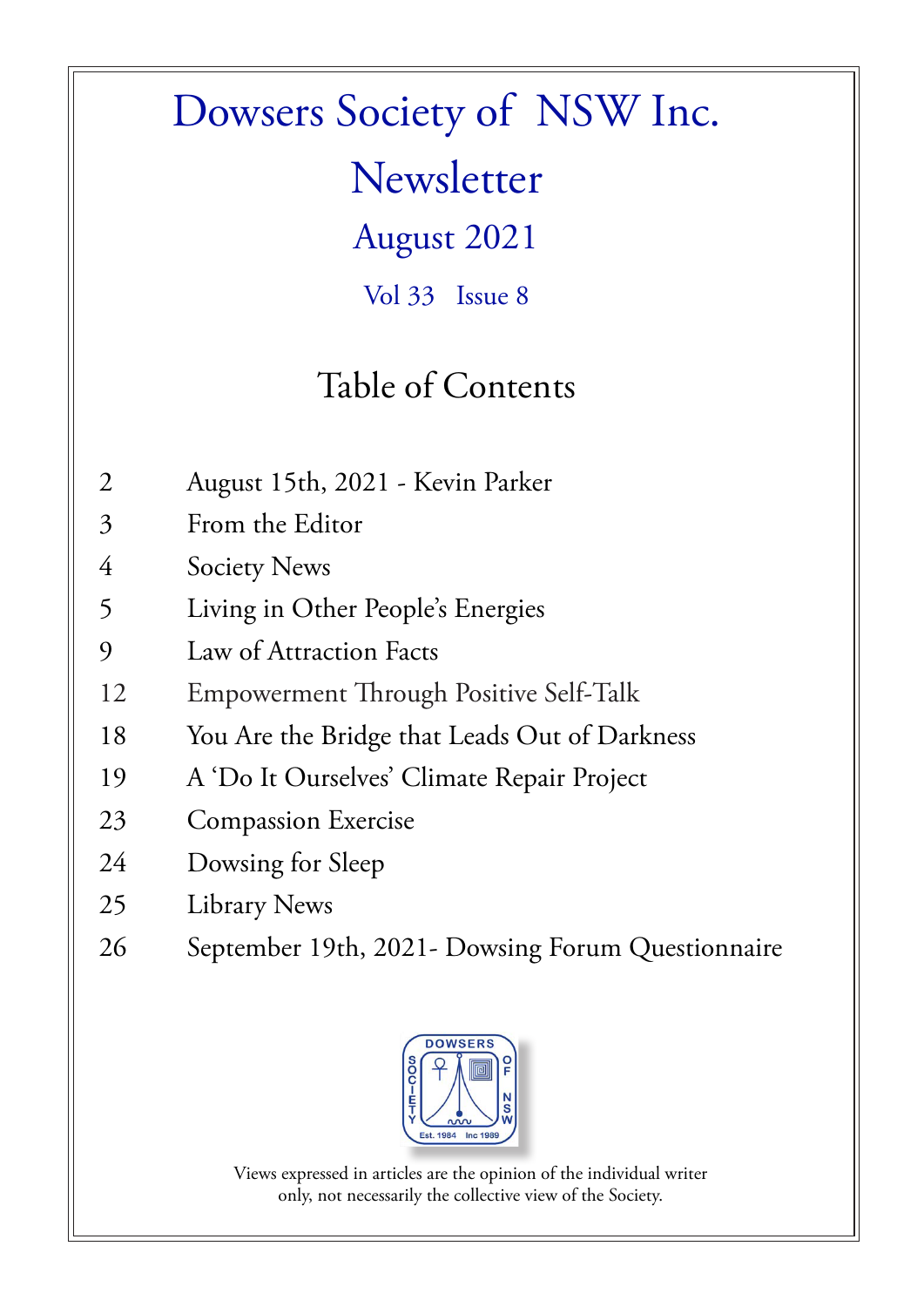# Speaker for August 15th, 2021

Kevin Parker - House Whispering -

Discovering your relationship with the heart of home

Often people do not feel '*at home*' even though they may have lived in the same place for many years. They do not know what the problem is, but are aware that something is just not right.



Many issues may be causing disharmony: relationship problems, disparate life goals,

negative energies or imprints left by previous owners, stuck entities or ghosts, unresolved past life issues, geopathic stress, ancestral energies or influences, entities from different dimensions, hostile neighbours, curses or hexes may have been cast, unhappy elementals or nature spirits, past injustices against indigenous people; EMF is an increasing problem.

Using shamanic practice, metaphysical techniques, esoteric knowledge, sacred geometry and harmonics, Kevin takes clients on a journey of self-discovery, illuminating their relationship with home.

The process can inspire us to find the key to make profound life changes as we bring our '*soul heart'* and the '*soul heart of our home'* into resonance by dealing with unresolved issues or deep-seated repeated patterns.

Kevin Parker is a Shamanic Practitioner and House Whispering Consultant.

More information: www.kevinparker.com.au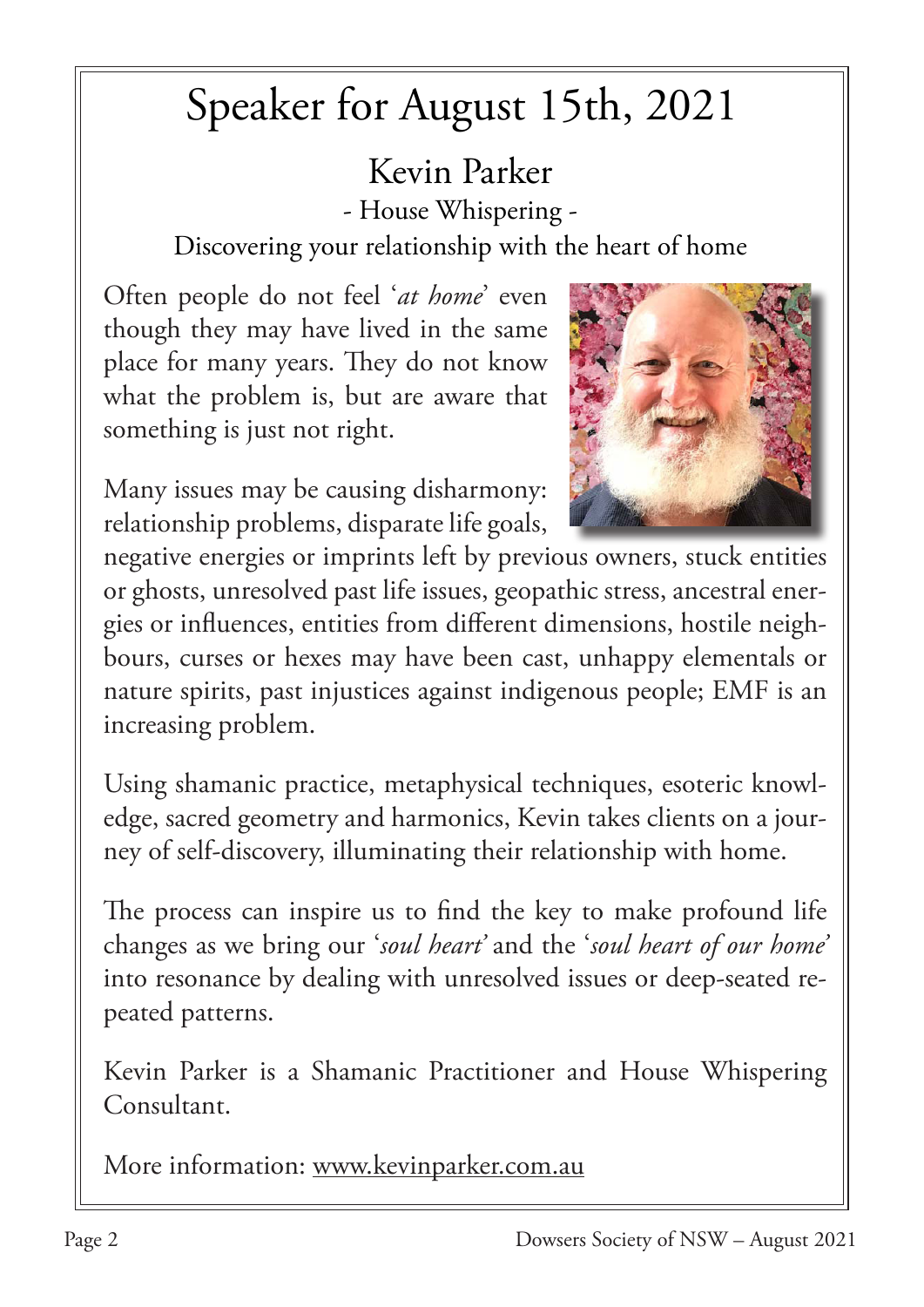### From the Editor

You will notice that this month's newsletter is focusing more on the mental and energetic aspects of living rather than 'straight dowsing.' mental and energetic aspects of living rather than '*straight dowsing.'*

In these challenging times, we need to keep our mental and energetic bodies in tip-top shape so that our dowsing will be accurate, and thus we can discriminate what is or is not beneficial to us.

It is a challenging time because there is so much media, and even peer pressure, to accept without questioning concepts and actions that would normally be subject to strong scrutiny. By being strong in ourselves we can ride these times as safely as possible under the circumstance.

We must try to embody the principles of respect of oneself and of others, of truth and compassion. This is a tall order, but one essential to our survival.

I know dying is not a pleasant subject to deal with, and we do not often talk about it, but two of my friends are in the late stages of cancer, and I can see the question marks in their eyes. Nothing I, nor anyone else, can say will make a difference now. One has to work on their own appreciation for life all along the way, it cannot be a last minute thing.

This is not a matter of belief either, the preciousness of life itself has to be felt. Then the transition is just that: a transition from one state to another, just like the death of the caterpillar is actually the birth of the butterfly.

Keep your inner light strong, meditate, stay conscious, have gratitude in your heart, being alive as a human is a very special gift, know it and if you do not, then take steps to find out, so when the time to leave will come, all that will be left to say is "*Thank you for the ride*".

If you have a minute maybe you can say a little prayer for my friends, they are both called Garry.

Until next time, *François*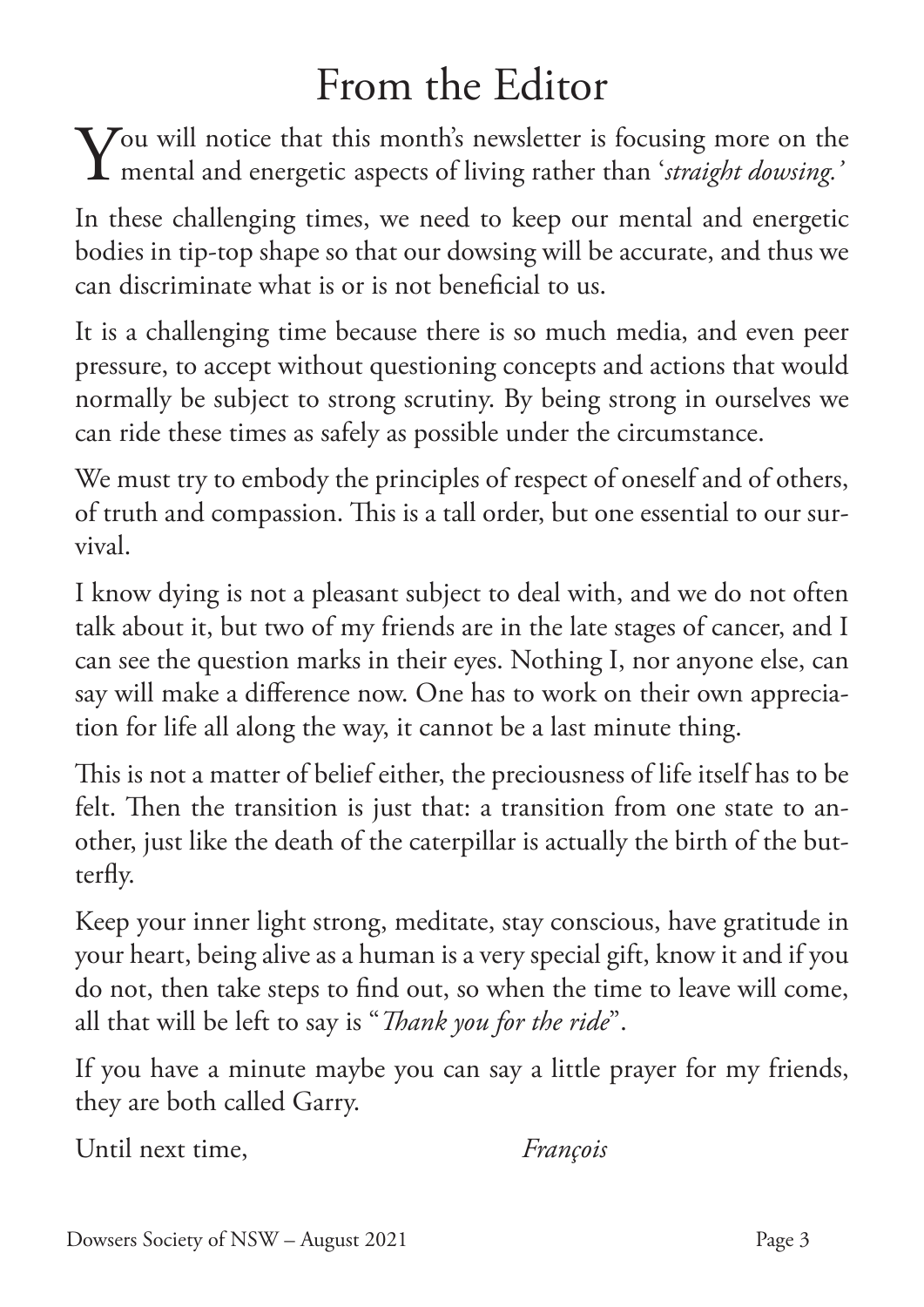# Society News

ue to the Covid lockdown situation, our August meeting will be using Zoom. The connection details will be emailed individually to all our members, so make sure to connect. This promises to be an interesting subject of interest to all of us.

Remember if you do not have a computer or an internet connection, that you can buddy with another member or a friend so you can enjoy the meeting.

There is a high likelihood that our September Dowsing Forum will also be on Zoom. It will include a video of Raymon Grace's Keynote talk to the American Society of Dowsers (ASD) on 17 April 2021 titled: '*What Can You Do with Dowsing that You Thought You Couldn't?*'

The August seminar has been postponed until further notice.

## Blue Mountains Dowsers News

 $\bf V$ Ze have cancelled our August meeting, but hopefully on Sunday,  $\vee$  12th September we will be back with Rex Gilroy speaking as advertised in the June newsletter.

So far, we have had to cancel July & August meetings, as well as a workshop we had planned for August. We are also planning a Shell Essence workshop on 24th October, hopefully things may be back to '*normal*' by then.

We will keep you posted via the newsletter and the normal channels.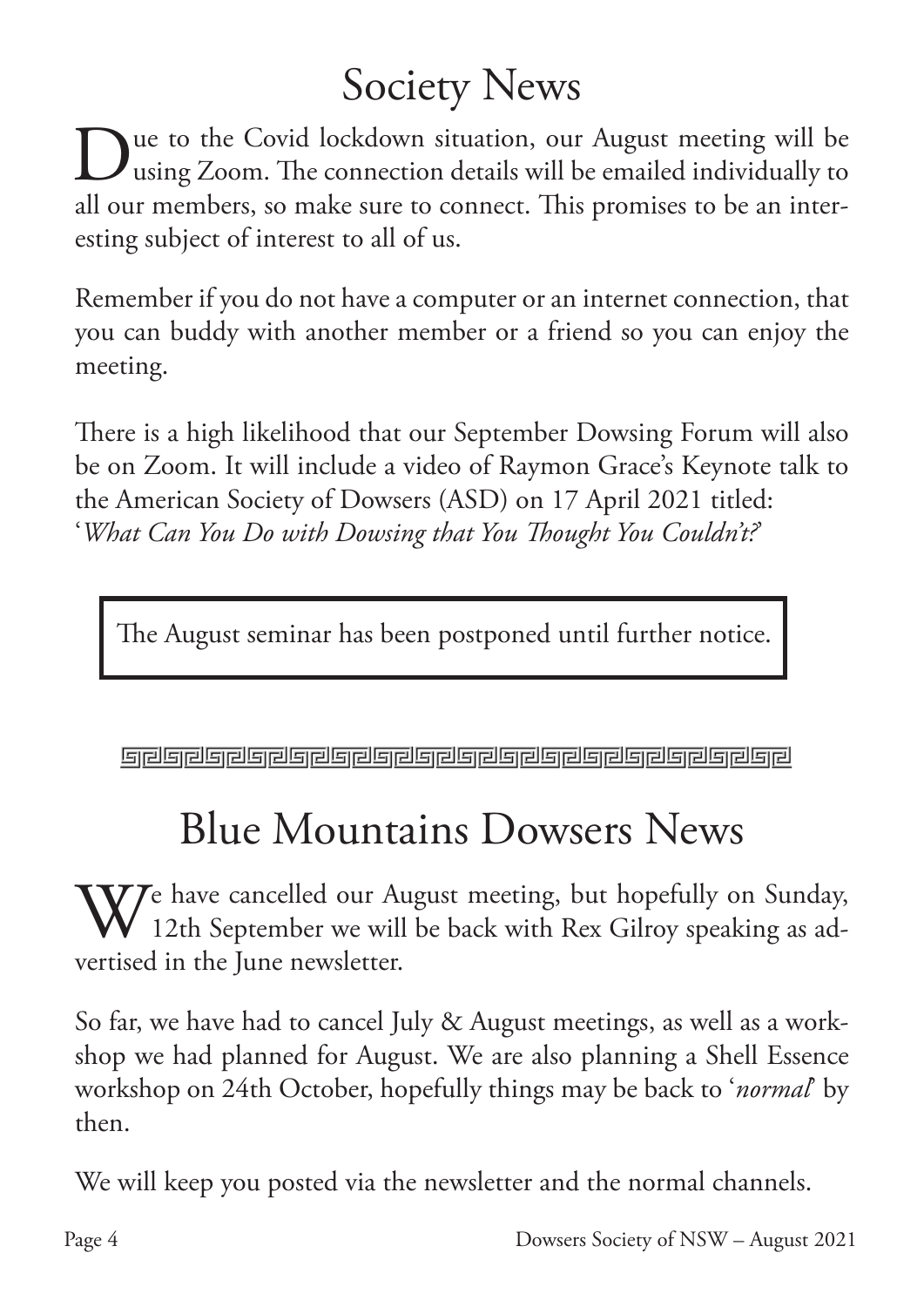### Living in Other People's Energies

*By Geomancer, Sandy Brightman, November 2014. Thanks to Bev Ellison from the Dowsers Society of Victoria for sharing this article with us*

Are your emotions and attitudes your own? What about your energy levels, mental focus or illnesses? Are you being bombarded by other people's energies, even from the past?

We are all being influenced energetically on a daily basis from outside, unseen forces.



These forces can be from natural earth

energies, such as water lines, fault lines, geomagnetic lines or ley lines (collectively called '*geopathic stress*'), energy from other people, man-made frequencies such as EMFs, microwaves or radio waves and stored frequencies in the land, house or objects.

These subtle energies can be positive or negative; they can be new or very, very old. Age does not weaken them, however geopathic stress can be balanced, EMFs can be shielded and stored energies can be removed altogether.

Psychic impressions are stored energies left in the land, building or objects, such as furniture and jewellery. When the same thought or emotion is experienced, in the same place, over a long period of time or an extremely intense emotion is experienced at once, these emotions can be stored in the surrounding area. Then when you enter the area, you can interact on a subtle level with the stored emotion.

As a geomancer, I work with many of these subtle energies. They cannot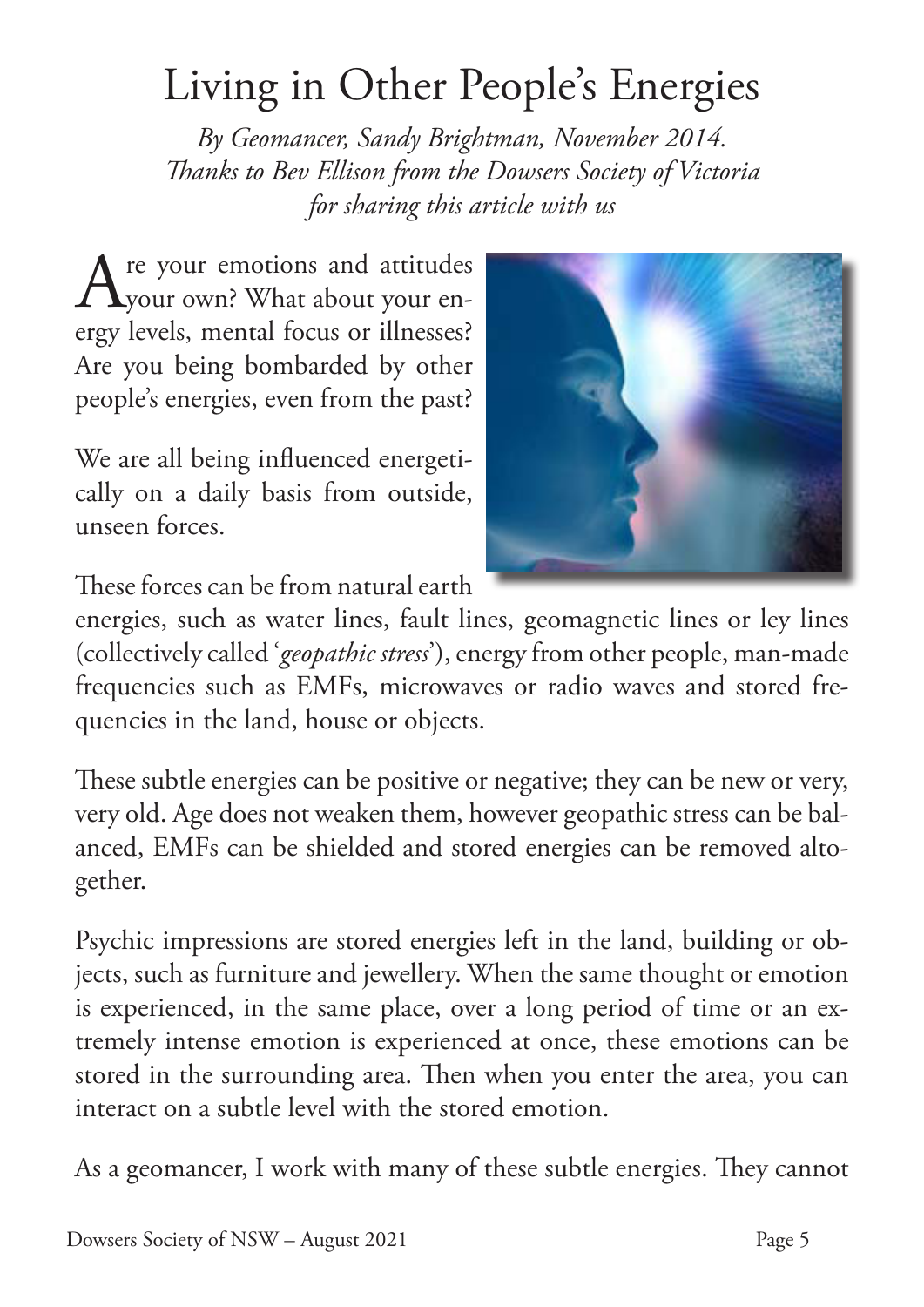be detected with machines and devices, but rather by the human body. Most people have had experiences of entering a room after an argument and '*knowing*' something doesn't feel right. We can also detect positive energy, e.g. "*I love this place, it feels so good*". Sometimes we can feel a cold sensation or shiver, but usually the body detects negative stored impressions by '*gut feelings*'.

The ability to feel and interpret subtle energies is a talent we all have, however, most people ignore the 'not quite right' indicators of their own bodies and tend to simply avoid the negative psychic impression without ever questioning why.

An old shop and homestead I worked on in the middle of Tasmania (Australia) had a negative psychic impression left in the land. When the shop was built over one hundred years ago, the negative energy penetrated the building. The impression was about 2 metres round, situated behind the shop counter and vibrated into the loft above. The current owners unconsciously avoided the area by always coming out from the counter and walking the long way round to the stairs. They said the area '*just didn't feel right'*.

The area always felt colder than the rest of the shop. Using my dowsing rods to tap into the energy, I found that an escaped convict had sheltered here, but was soon found by police. All the fear the convict had felt had seeped into the ground, leaving the psychic impression to last for over 100 years. Interestingly, a line of fear ran from the impression out to the paddocks, where it suddenly stopped.

A lesser impression was left here where the convict had died. The original impression left in the shop was not adversely affecting anyone's health, as people tended to avoid the area. You have to spend a long time in a psychic impression for it to weaken your immune system and leading to illness, e.g. sleeping in it. I'm sure, however, that business would have been affected.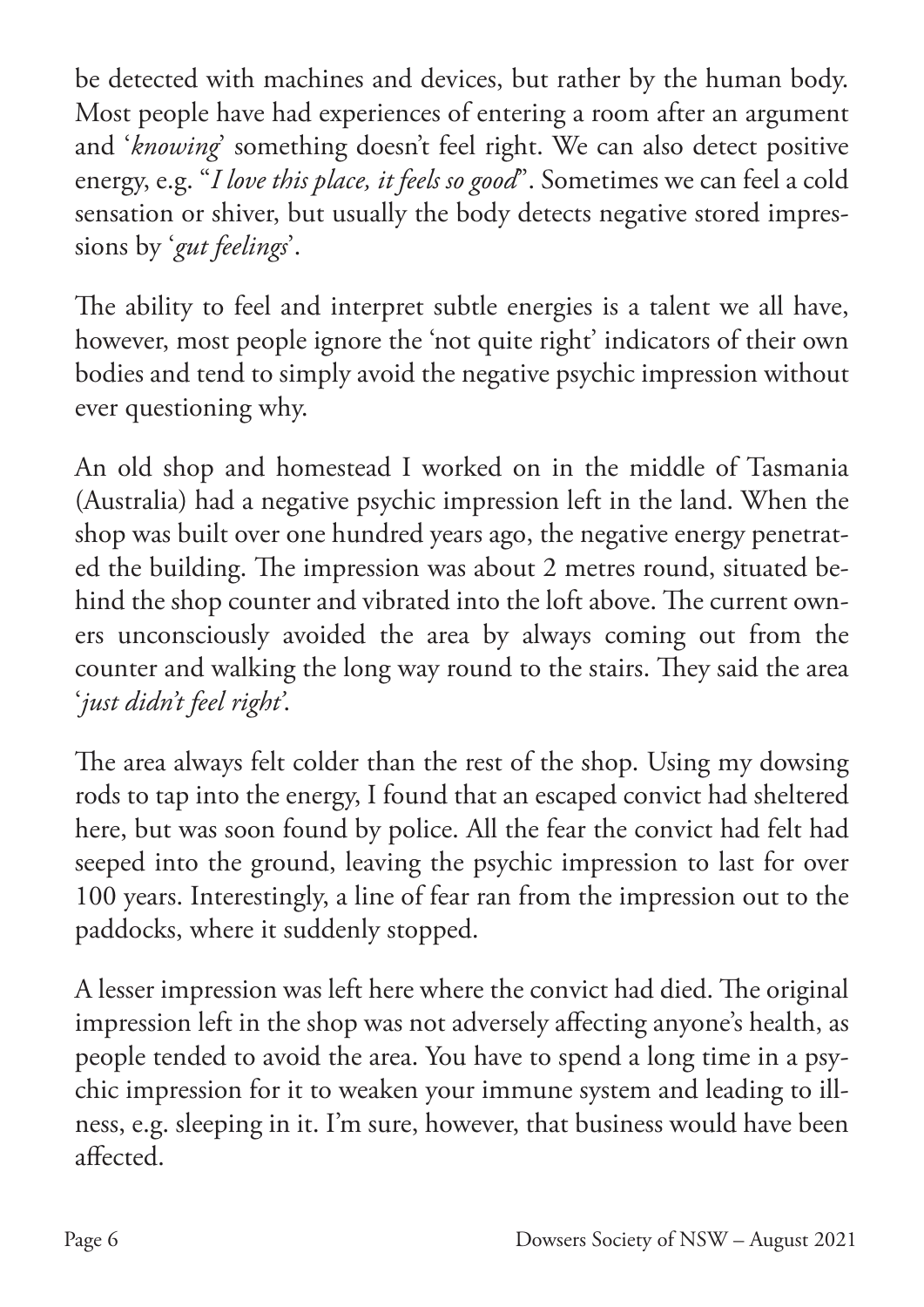One client didn't like going into her kitchen, as it felt '*sad*'. There was a psychic impression left at the end of the bench. This is where the mother (previous owner) would stand as she watched her two grown sons continually fight. Her sadness seeped into the kitchen, which was then experienced by the new owner. Another couple often had 'silly' fights in their kitchen. A negative psychic impression was found left in the land under the kitchen. Once this was cleared, the fights stopped.

Generally when we feel a negative psychic impression, we avoid the area if possible. One client had a whole upstairs bedroom they didn't go near. This room was very cold and made me feel physically ill in the stomach. Once I had balanced the energy (from outside the room!), the temperature returned to normal and the ill feeling left.

Old furniture can also store energy. In the last article, I told you about the bed frame that stored '*infertility*', which affected the next owners of the bed. If you have a second-hand bed or chair you spend a lot of time in, it's advisable to clear the old energy before it can have an adverse effect on your life, e.g. health or relationships. This can be done by placing your hands on the item and visualising the negativity leaving in a stream of smoke, then fill the area with white light and loving energy. Repeat this visualisation until your 'gut feelings' indicate that the energy is now positive.

Jewellery, especially with gem stones in it, stores energy. It can be positive such as grandma's wedding ring from a long and loving marriage or negative from an unhappy relationship.

In my early 20s, I attended a crystal course. I was very excited and asked lots of questions. The teacher wanted to look at the garnet bracelet I was wearing. After this I stopped asking

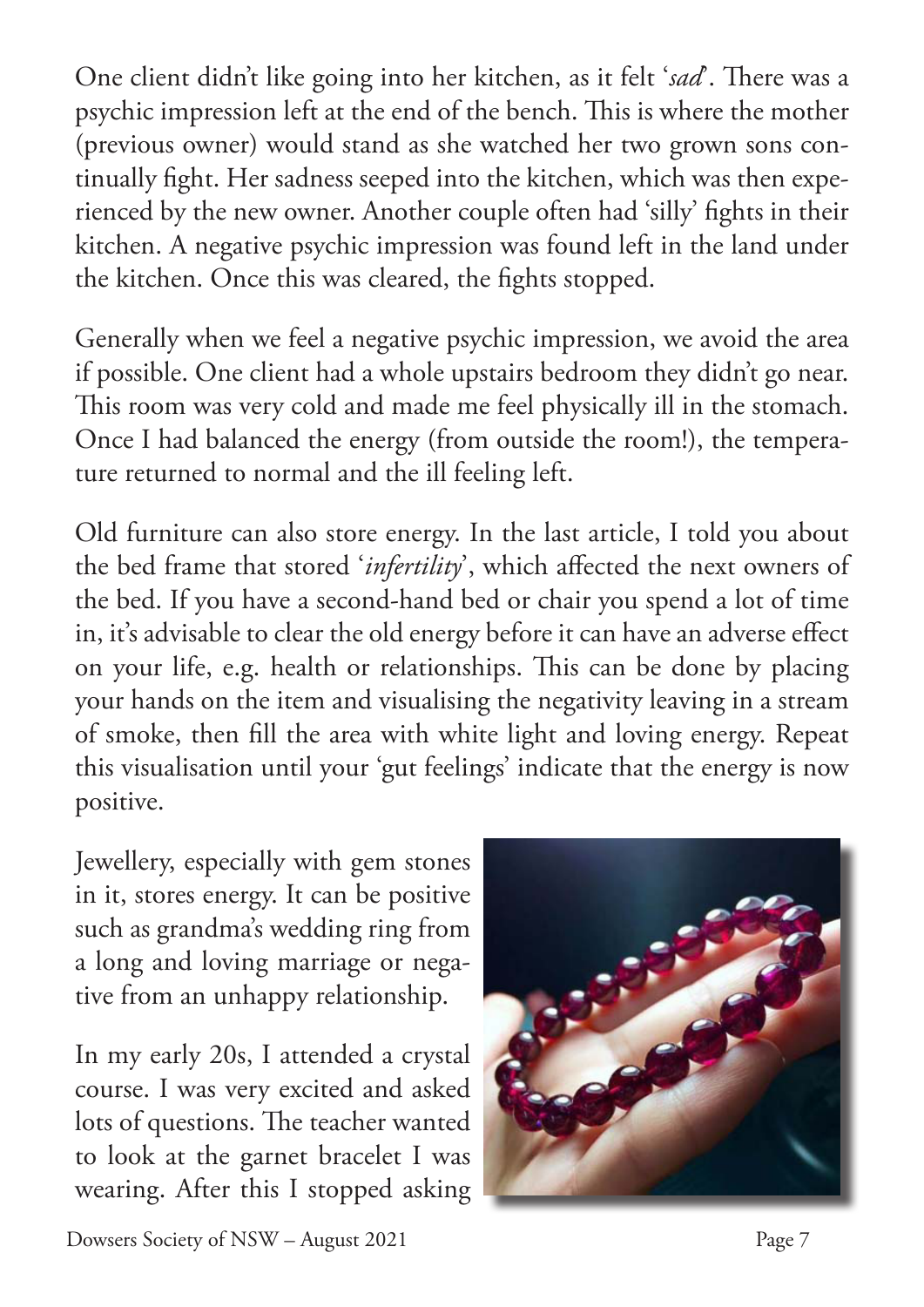questions and my throat became sore.

About a week later, when I could hardly speak, I went to my natural therapist. He told me that my bracelet had been '*programmed*' to knock out my throat chakra and thus stop me being so inquisitive in crystal class. He cleared the negative energy by blowing into the garnets, while using the visualisation mentioned above. He then used a smudge stick over the bracelet and my body, as I had absorbed the negativity as well.

A Native American smudge stick is usually made of sage and is burnt to dispel negative energy from houses, people and objects. To my surprise, my throat instantly felt better and I could talk again.

If I had left getting treatment too long, the problem could have turned more physical and therefore harder to heal from. This experience set me on my life path of working with subtle energies and I still question everything.

As this story shows, psychic impressions can be intentionally placed. Most are unconsciously left from strong emotions over time, but not all. After balancing the energies of a house, I always finish with a blessing that imbues the house with positive energy.



White smudge sticks

Often I have programmed crystals to aid in the healing of an individual. To clear jewellery of negative energy, simply use the visualisation discussed earlier. To intentionally program a crystal or object, fill it with love and light.

Whole houses or buildings can hold subtle energies for years. For example, places of worship absorb the emotions of the congregation that you can feel even when the building is empty, or places of war and violence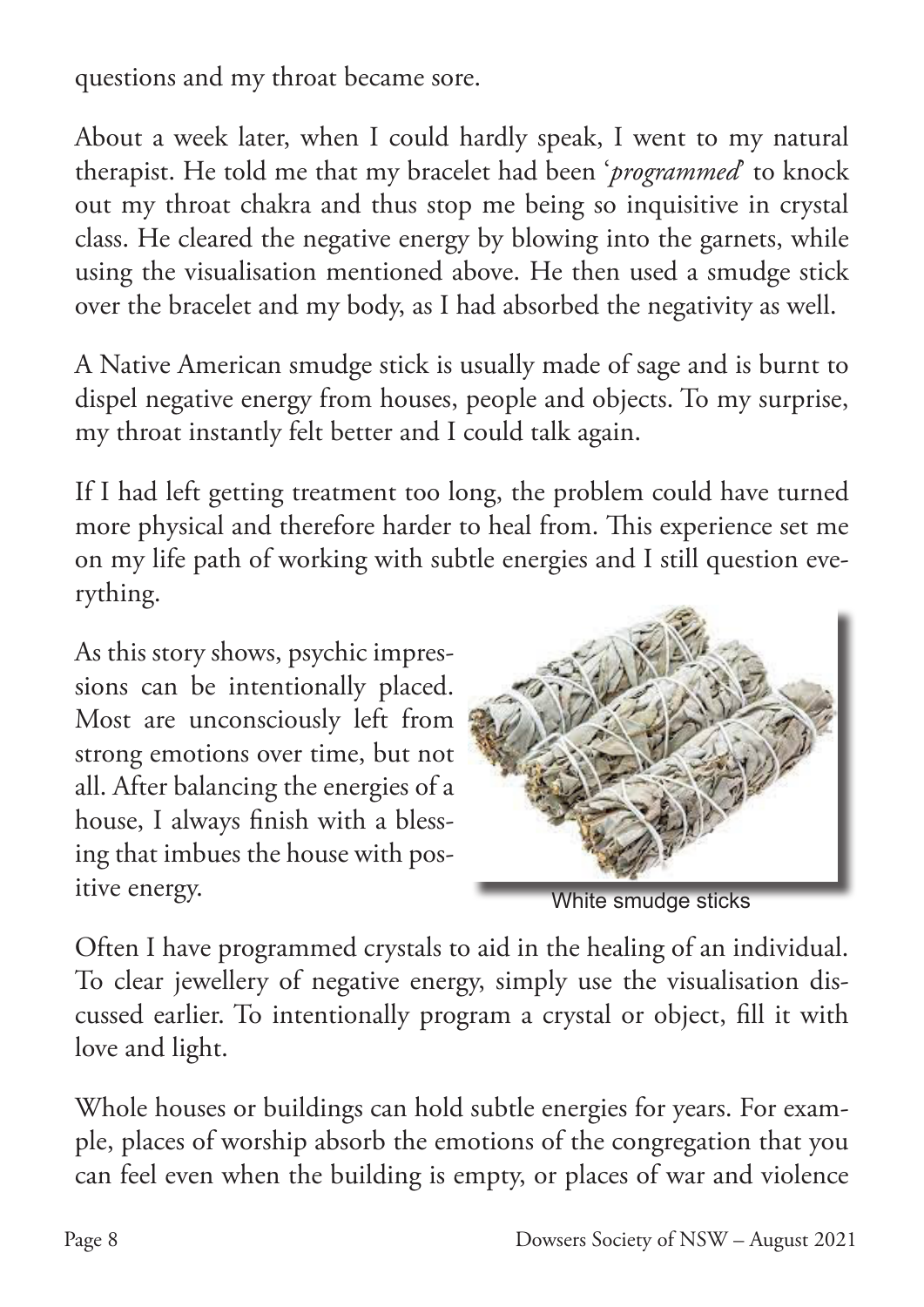take on those characteristics.

According to Feng Shui principles, it is auspicious to buy a house or business where the previous owner has prospered. It is inauspicious to live in a house where the previous owners divorced, died or went bankrupt. It is common for people to intuitively make a new house '*their own*' by painting the walls or renovating, however, stronger stored psychic impressions need to be intentionally removed.

If the energies are not balanced, the new occupants can repeat the same life lessons as the previous owners, e.g. divorce, illness, money troubles, infertility (but on a spiritual level perhaps they want those lessons!).

**Greigreiche Greigreiche Greiferer Ereignehen Ereignehen** 

# Law of Attraction Facts

*By Andrea Schulman Reprinted from Dreamcatcher Reality, December 2020*

I n teaching people about the Law of Attraction, I've noticed there are a few points that often get overlooked when it comes to intentional manifestation. So today, I'd like to make note of a few super-important Law of Attraction facts people often miss out on.

#### **1: It never stops and it's always working.**

Here's the mind blowing-ly big thing about the Law of Attraction: you are attracting a TON of stuff to you in every single moment.

The Law of Attraction isn't something you turn on or off. It is working all the time. Everything in your reality (big and small, important and mundane) is being attracted to you through this law.

So it helps to keep some perspective when trying to consciously manifest. There is a LOT of stuff you are drawing to you at any moment, so please

Dowsers Society of NSW – August 2021 Page 9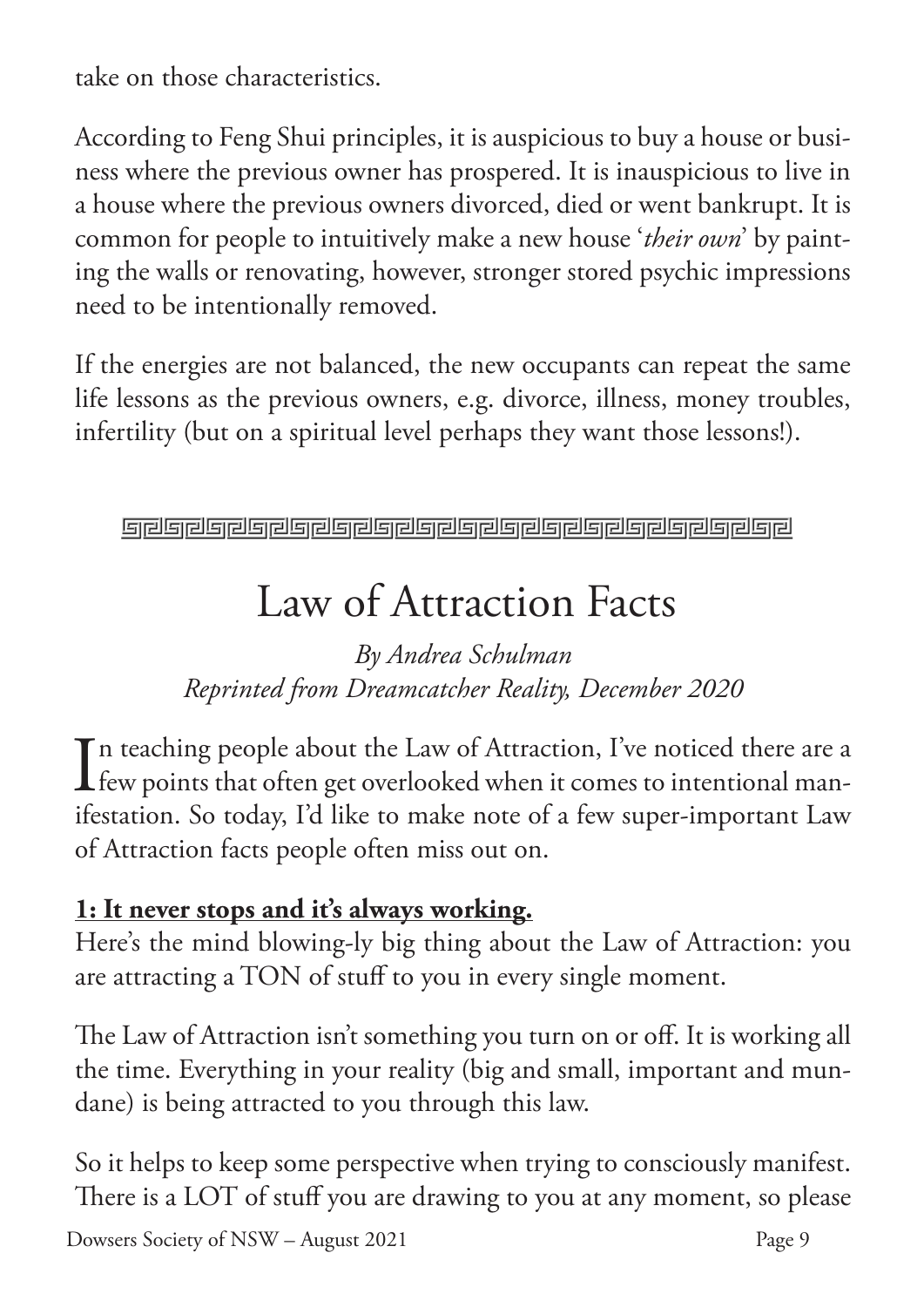be easy on yourself when you inevitably don't get it all perfect.

#### **2: How you feel is everything.**

Many people who are drawn to the Law of Attraction initially get very into visualizing, affirmations, journaling or other '*techniques*' to attempt to manifest the things they want.

And while these things can be quite helpful, without the proper associated feelings, these techniques fall flat.

Why? Because everything in the universe is vibrational in nature, and how you feel is your best guide on whether or not you are matching the frequency of where you wish to go.

### **So, the golden rule of the Law of Attraction is this:**

- If what you are doing/thinking/saying feels good - you are in the process of attracting things you will like.

- If you feel bad, you are not creating what you want.

So please, always put your positive feelings first when it comes to manifestation. If something doesn't feel good, don't hesitate to abandon it and reach for something that feels better. Your feelings are your ultimate compass when it comes to designing a fun and exciting life. Period.

#### **3: It works a lot better when you don't worry about how it should work.**

It is very common for us to lack a degree of trust that the things we want can manifest. When this happens, it is highly likely we will look for a '*blueprint*' on how to get to what we want.

#### **For example:**

Trying to figure out how to replicate someone else's business model in the hopes it will work for you as well.

Believing that in order for you to be successful in love you must act in a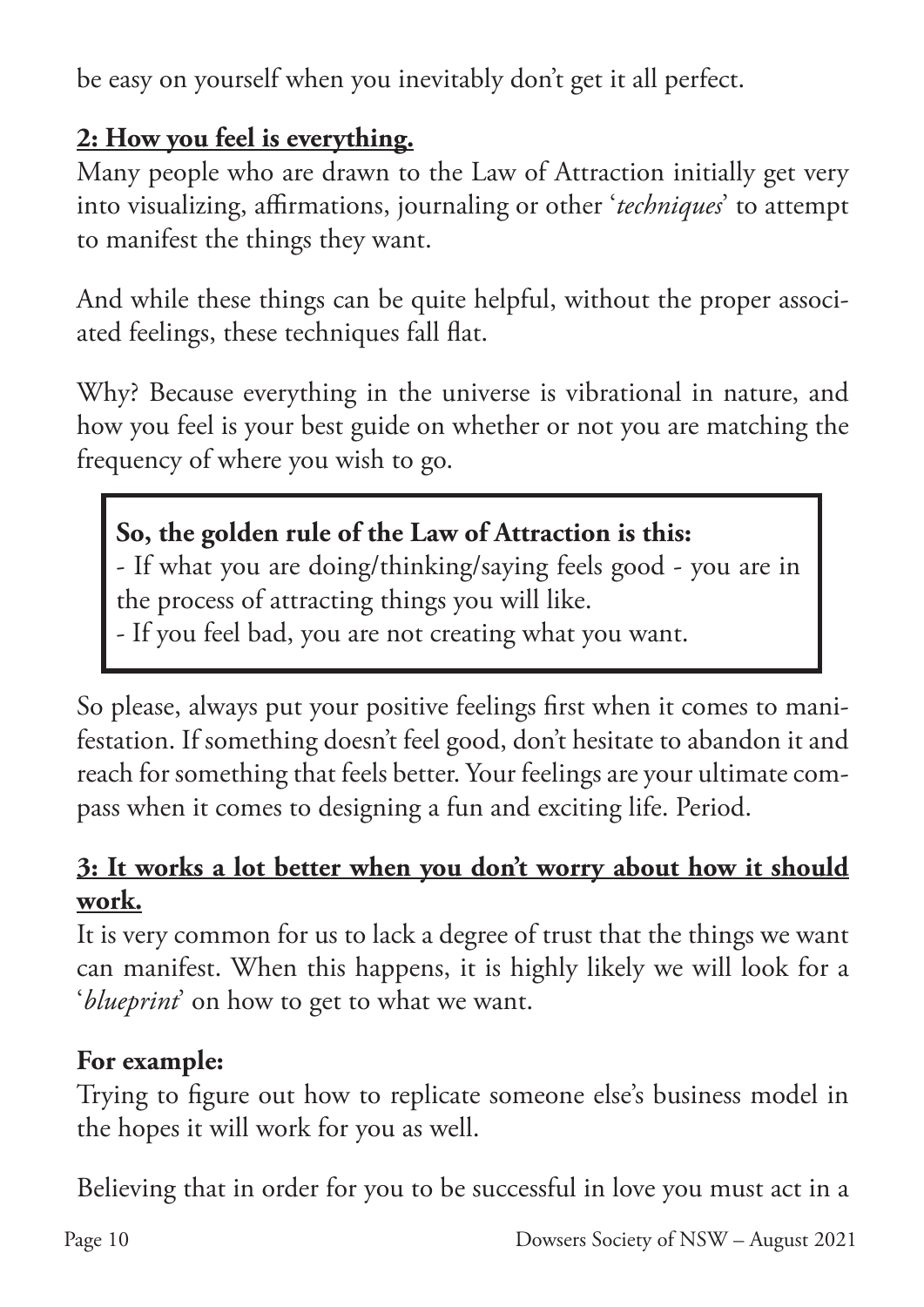certain way, dress a certain way or play a particular kind of '*game*.'

Now, while it makes sense that we would want to use strategy to get ahead in life, heavy reliance on this tactic often puts us back a few paces. Why? Because there are INFINITE ways that any goal may be achieved!



When we believe that things should be attracted to us in one particular way, we cut ourselves off from the stream of infinite possibility. Instead of trusting that the universe can deliver it in the best possible way for us, we tell the universe precisely HOW it should come.

Often, this command we place on the universe makes the pursuit of our goal a lot more challenging (and a lot less fun) than it could be. And when something isn't fun anymore, we've forgotten the golden rule (see fact 2 again).

Trust me, things come quicker the more you resonate with the idea that they can come in infinite ways. When we stop trying to figure out how something will work, and believe it just will - true magic and amazement will ensue.

Toss the '*hows*' up to the universe, and you'll experience much quicker, and much more fun, materialization of your goals.

### **4: You don't have to learn how to manifest.**

Now this last point is a super important one. So many people out there believe they need to learn '*how'* to manifest, but nothing could be further from the truth!

Defer again to fact 1. You are currently attracting everything that is in your reality without even having to try.

Dowsers Society of NSW – August 2021 Page 11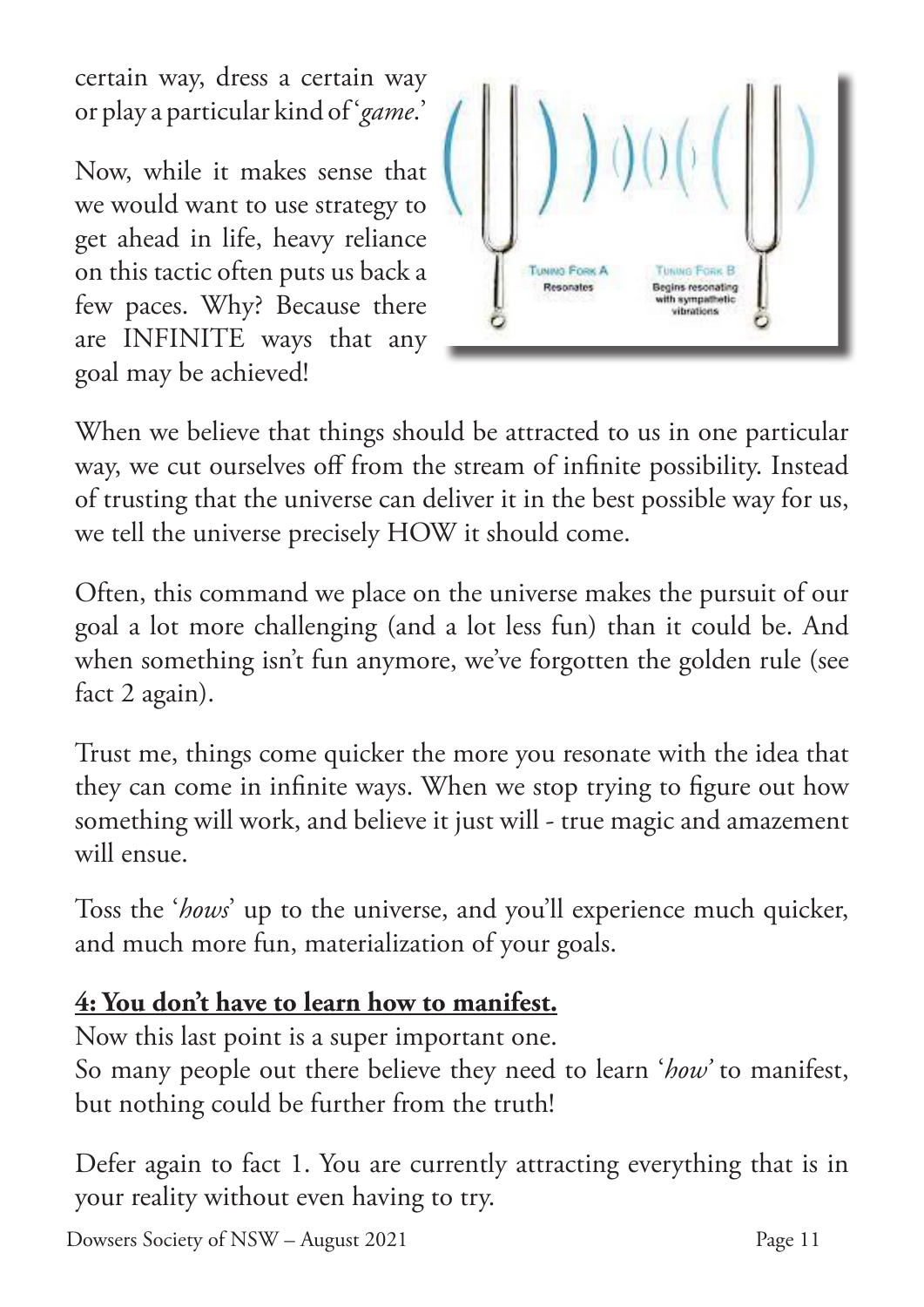Now, while some of the stuff you may be attracting is less-than-desirable, please consider the following…

Every rainbow, every ray of sunshine, every smile, and every dollar in your pocket you have attracted. Every friend, every family member, every breath in your body and every beat of your heart.

Regardless of how less-than-perfect your reality may be, you are already doing a pretty remarkable job at manifesting.

Remembering that you already are an expert '*manifester*' feels good and brings more confidence to your game. So please give yourself some credit - you are absolutely due for it!

Keep these Law of Attraction facts in mind as you move along for a smoother, and more enjoyable journey.

**Greigreiche Greigreiche Greigreiche Greigreiche Greigreich** 

# Empowerment Through Positive Self-Talk

 *By Shelly Wilson Reprinted from the Ozark Research Institute, Winter 202*0

Being human can be tough sometimes and so can this journey into<br>Consciousness. Many times, we are all too hard on ourselves. We are consciousness. Many times, we are all too hard on ourselves. We are strong enough to endure this human life experience, and we need to be reminded of this periodically. It is essential that we have as much compassion for ourselves as we so often extend to others. In other words, we need to be easier on ourselves and much kinder, especially with our selftalk.

No one can do this for us on our behalf, even with support and encouragement. Empowerment is something we must do for ourselves; and the sooner we start, the better off we will be. Many individuals find it easy to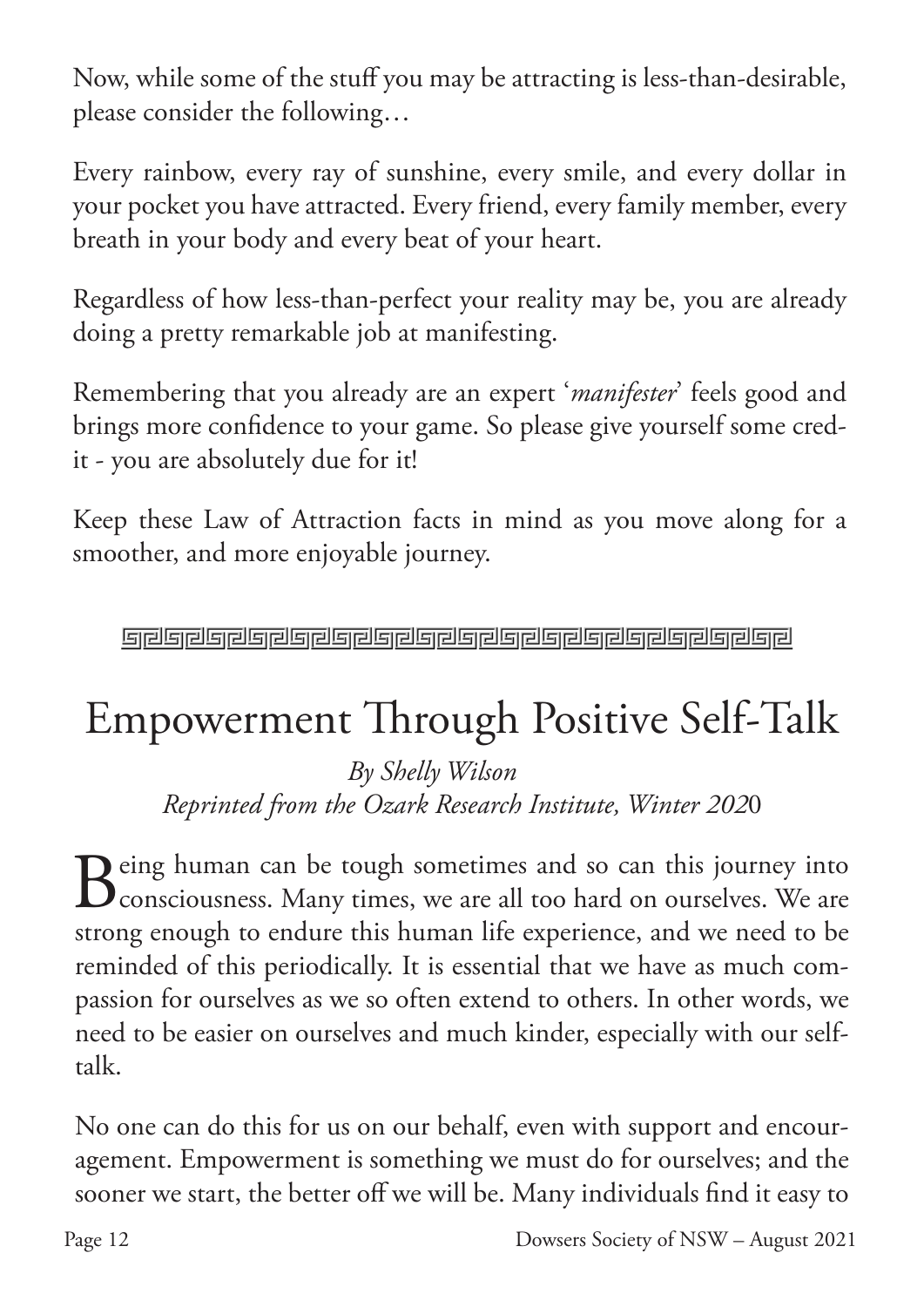love others and to express that love, but find it challenging or uncomfortable to feel that same love for themselves. Love is a feeling, an emotion, a state of being. When we focus on loving ourselves, this feeling is empowering. Doing so isn't selfish; it is really self-love.

According to science, everything is made up of energy; it is the building block of all matter. Everything in this Universe is made up of the same stuff.

It's just present in different forms and shapes. Our physical bodies are also made up of energy. This includes our thoughts, words, actions, and emotions.



This energetic emission, which includes our self-talk and the other thoughts running through our mind, is similar to a radio signal transmission.

Therefore, it is necessary to become aware of these energetic emissions as we are essentially walking vibrations. Like a radio station, the frequency we vibrate at is what we broadcast out to the world around us. Our emotions affect our physical bodies. If we are vibrating with fear, stress or lack of trust, the energy is being focused in a lower vibrational way and resisting flow.

Lower or heavier vibrations are vibrations that stem from reaction to an outside source. They are the frequencies of fear, which include worry, doubt, lack, depression, anger, hatred, apathy, jealousy, and despair. Higher vibrations are powerful and tend to feel good.

They are easy to identify, since they are heart-centred, light, bright, playful, loving, grateful, peaceful, and giving.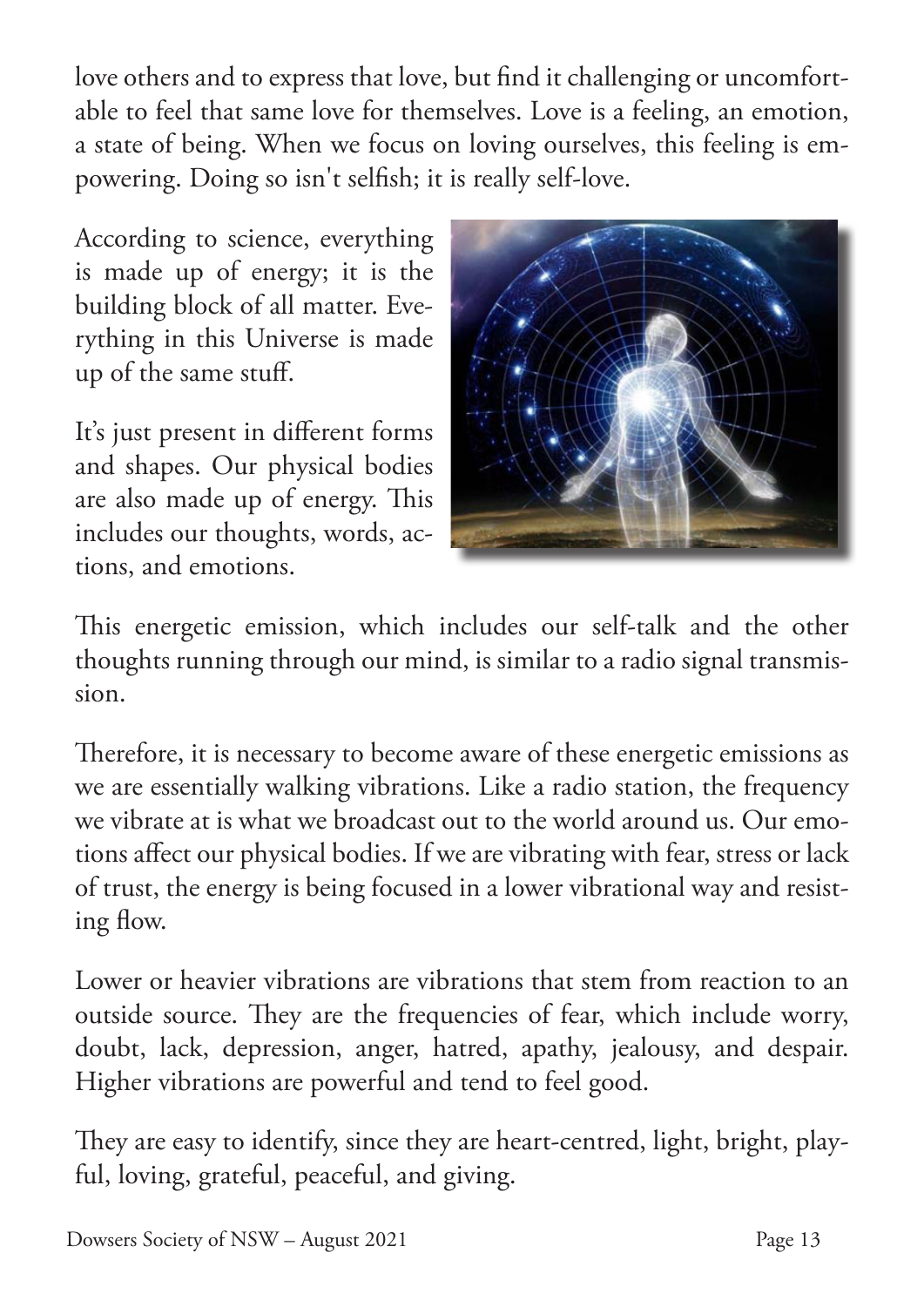Consciously or subconsciously, we make a choice to live in lower or higher vibrations. Lower vibrations create more reactionary choices: retaliation, judgment, and self-abuse. Higher vibrations move us into the choice of creation instead of reaction: understanding, acceptance and self-love.

The words '*I am*', which we use to define who we are and what we are capable of, are expressions of the highest aspect of ourselves.

Every time the words '*I am*' are thought or spoken, we are knowingly or unknowingly directing the universe to manifest what we are saying, thinking, or feeling.

Rather than focusing on lower vibrational energies and negative thoughts, aspire to focus on higher vibrational energies and positive thoughts.



With that said, we need to become more conscious of our own self-talk, especially, as that is typically when we unknowingly invoke the '*I am*' in a lower '*vibrationary*' way. Some examples of this include the statements: I am stupid. I am ugly. I am fat. I am lost. I am struggling. I am a loser.

These statements may be words we have spoken about ourselves when we were feeling frustrated, disappointed, angry, and unloved. Undoubtedly, these are words we may have heard others speak, or they may have been directed towards us at one point in our lives.

To put it simply, negative self-talk encompasses any thoughts or spoken words about yourself that may be demoralizing and inhibiting your ability to believe in yourself and what you are capable of. Ultimately, these self-limiting beliefs may prevent you from achieving your full potential.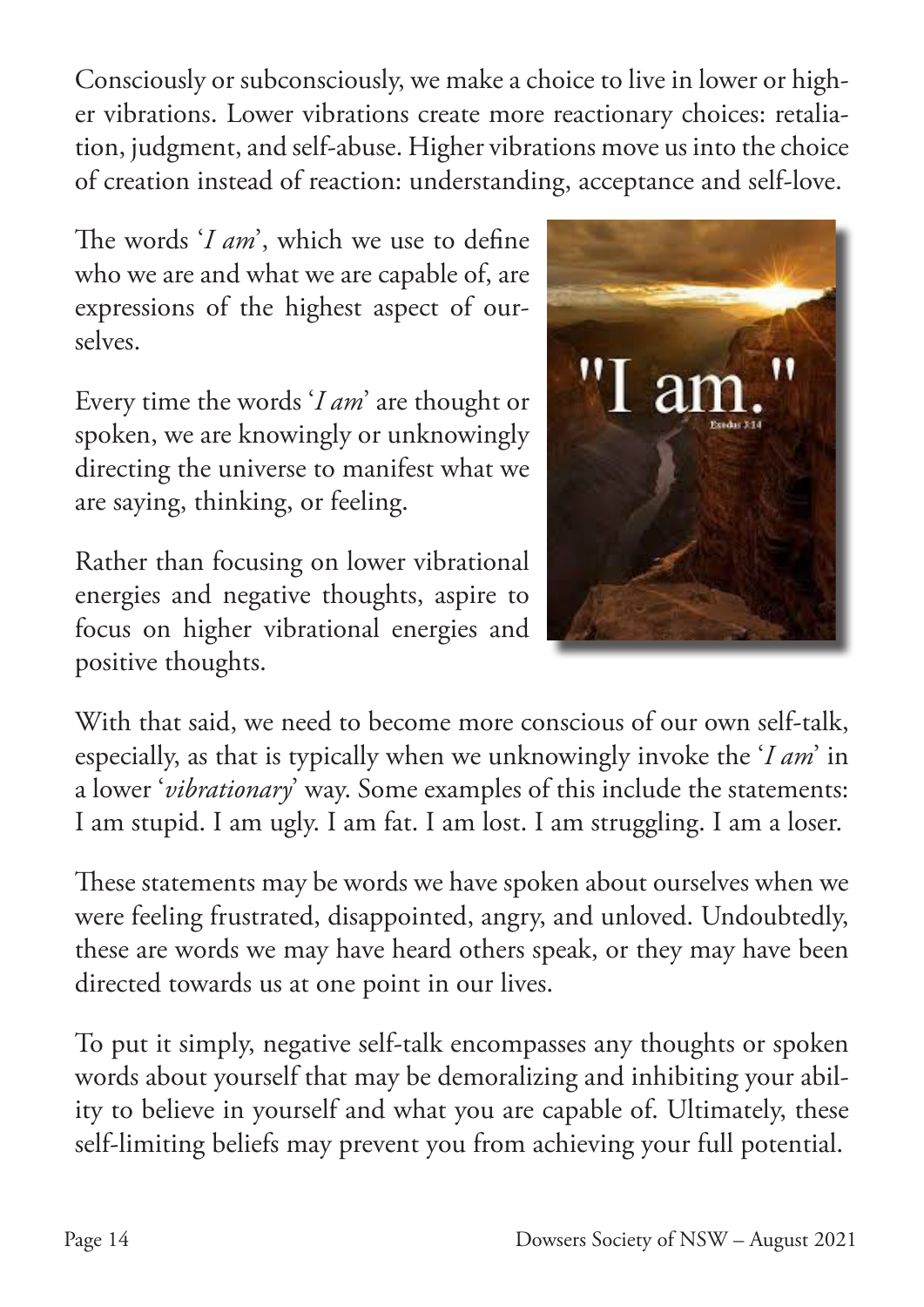### **Take a moment to consider these questions for yourself:**

- *• How do you view yourself?*
- *• What does your self-talk sound like?*
- *• Is it negative/critical or positive life-affirming?*

It is time to acknowledge and then banish the negative self-talk which is often detrimental to our psyche, well-being and overall physical health. Then, we can make the choice to re-direct the energy emission to one of self-love, compassion, positivity, empowerment, and kindness. Actively choosing to engage in positive self-talk will make us feel good about ourselves and the life we are living.

"*Turn down, the volume of your negative inner voice and create a nurturing inner voice to take its place. When you make a mistake, forgive yourself, learn from it and move on instead of obsessing about it. Equally important, don't allow anyone else to dwell on your mistakes or shortcomings or to expect perfection from you.*" ~ *Beverly Engel*

Subsequently, we must see ourselves as the beautiful, miraculous creations that we are. Recognize that there is no one else in the Universe exactly like you. Celebrate the unique and diverse being that you are. Accept your uniqueness and dismiss any perceived flaws or imperfections because you are perfect just the way you are.

Individually, we can each choose to accept and embody the unlimited power of our inner spirit by declaring an empowering statement, such as one of the following statements:

I am unconditional love. I am energy. I am beautiful. I am amazing. I am confident. I am empowered. I am joyful. I am successful. I am smart. I am attractive. I am resourceful. I am healthy. I am creative. I am financially stable. I am happy. I am loved. I am wonderful. I am making a dif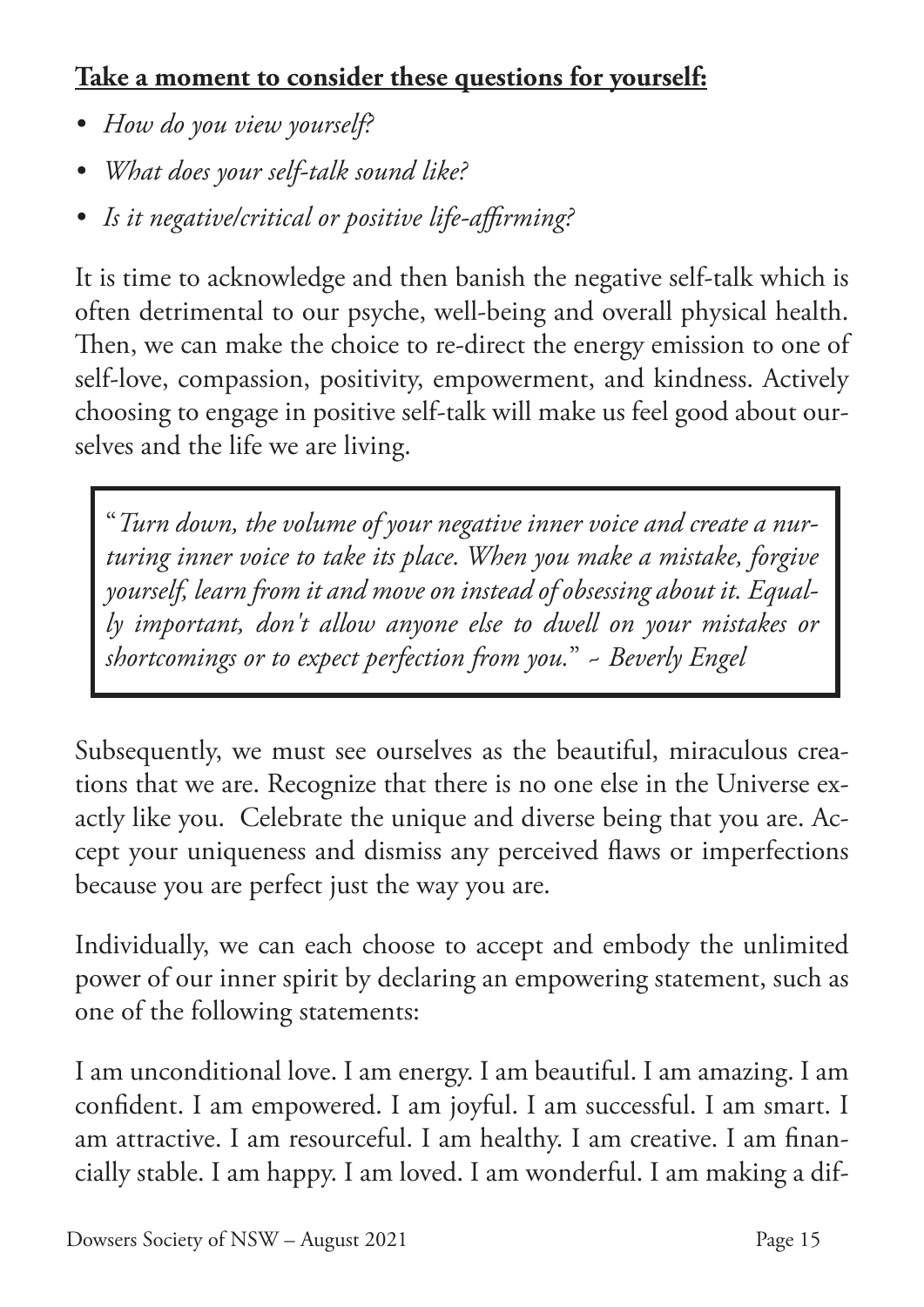ference in the lives of others.

What words do you wish to embody?

"*My challenge to you today is to observe your thoughts and internal dialogue, and recognize if and when you speak poorly to yourself. We all have moments of self-deprecation and very often we are too hard, on ourselves.* 

*Today, start to be caring and supportive of yourself. Observe that little voice in your head and, say something positive to yourself instead!" ~ Elaine Seiler*

So, who are you? Redefining our perception of ourselves is essential since we are walking, talking energetic beings. Feeling confident and empowered creates a ripple effect throughout our life and those we come into contact with. Focusing on empowerment through positive self-talk begins with each one of us. Let's advocate for self-love and self-positivity while kicking negative self-talk '*to the curb*'.

### **Additional Tips to assist you with Becoming Empowered**

**1. Ground and centre your energy** while consciously bringing your energy to this present moment. You are in the flow of manifestation when you are living in the 'here and now' rather than dwelling in the past or planning the future.

**2. Have the courage to be who you are always and in all ways**. There is no need to carry the energy of what others may think or say about you. Each one of us is having our own human life experience. Choose to honour your experience as well as everyone else's experience.

**3. Say what you mean to say**. When you speak your truth, you will recognize the importance of hearing the truth from others. Be mindful when communicating and discern if you are coming from a place of love or fear/lack. Communicate your needs and desires to yourself and to others. Don't assume that everyone can read your mind. You must speak up.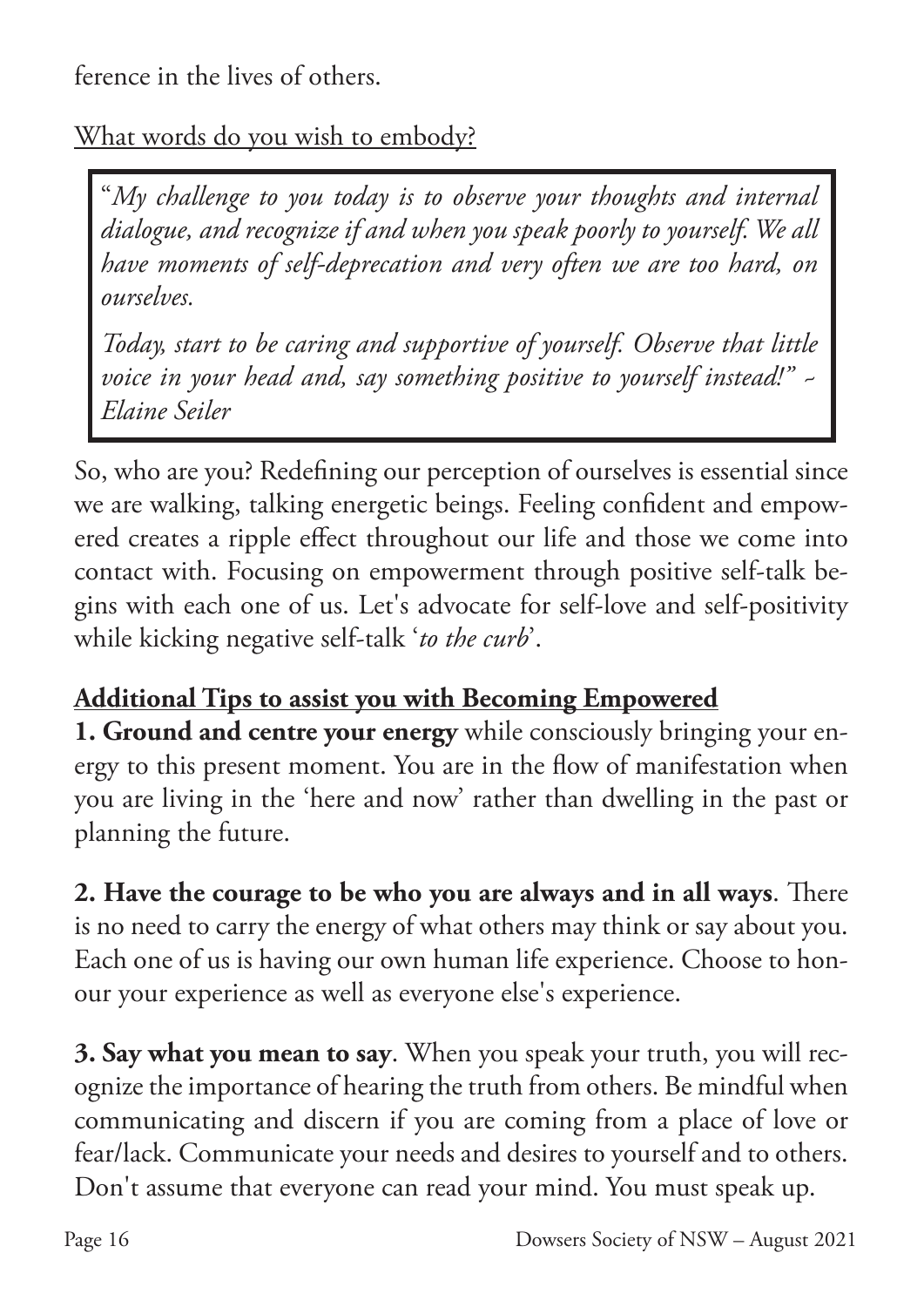**4. Listen to what your body is telling you**. Pay attention to the sensations that you feel physically. As you heighten your awareness and tune in, you will be accustomed to recognizing this communication.

**5. Surrender and release to Spirit anything you cannot control.** The five things you can actually control are your own thoughts, words, actions, emotions, and responses.

**6. Choose to be conscious of the energy you are emitting.** Are you sending mixed signals to the Universe with your thoughts/words and actions? When you align your thoughts, words, and actions with your beliefs, you are walking your talk and talking your walk. People may have differing beliefs, so it is important to honour their beliefs as well in a loving way while not compromising yourself in the process.

**7. Trust the guidance you are receiving.** You may not understand the how, when, why, what and where details, but it is important to acknowledge the guidance you are receiving and express your gratitude for receiving it.

**8. Be patient with your progress.** Cease the mind chatter and negative self-talk. Honour yourself and what you are feeling.

*Shelly Wilson is an author, intuitive medium, spiritual growth coach and conscious creator who is passionate about helping people wake up to their greatness. She supports others as they navigate their own journey into consciousness to experience aliveness. Shelly's books, '28 days to a New YOU', 'Connect to the YOU Within' and 'Journey into Consciousness', are available in paperback and eBook. She is also the creator of 'Journey into Consciousness: Cards of Empowerment'.*

*Shelly's newest book, 'Embracing the Magic Within', and accompanying 'Clarity Cards' are now available.*

Shelly site is : https://shellyrwilson.com/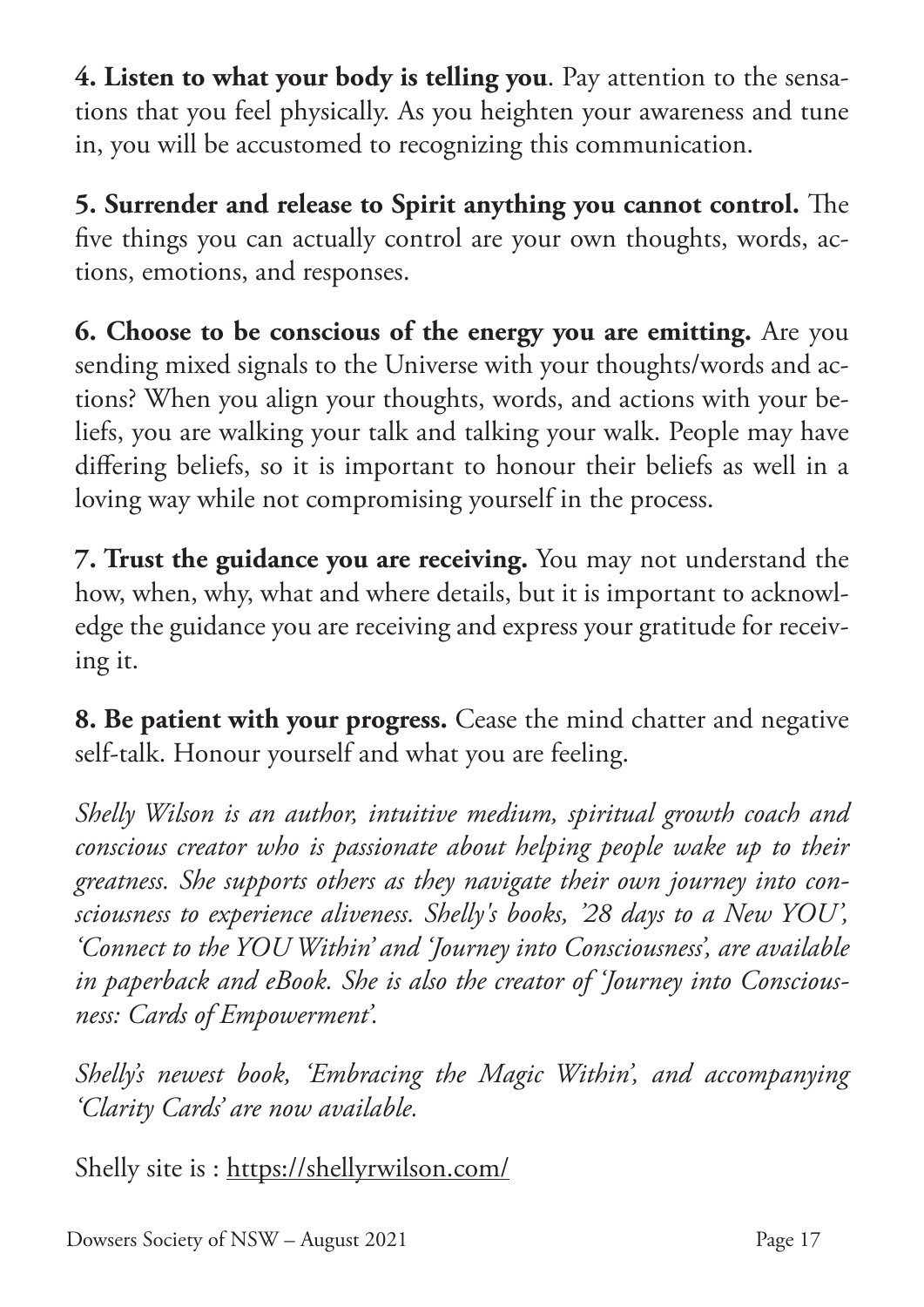# You Are the Bridge that Leads Out of Darkness

*Reprinted from The Star Elders through Aluna Joy December 21, 2020*

 $\bf{Y}$ our reality has reached a major pivotal point. This is the change you have asked for. There are no directions on how to navigate these new times, but they will be created in each moment by following your heart centre.

A new dimension / reality / Earth template is landing now. We don't have words for this and neither do you; but we see that you can



feel the reverberation, or the ripples, from this new energy. You are stretching and reaching for it now. It is not quite close enough, and it is not time to make the leap. There is still some polarized baggage to clean up.

Duality is cancelling itself out through the use of exaggerated extremes created between the forward thinking, and the past dependent ones within humanity. Obsolete programming is being dissolved as it fights its last battles. Humanity's consciousness is continuing to go through a huge awakening by the way of a collective dark night of the soul.

Radical emotions and reactions in humanity are symptoms of this. The collective consciousness is being flushed out and prepared for the future. The polarities will now begin to dissolve because they are contaminated in every direction and on all fronts. These things do not belong in the new Earth Nuclei. From this point forward, when you look back, you will wonder how you achieved this transformation.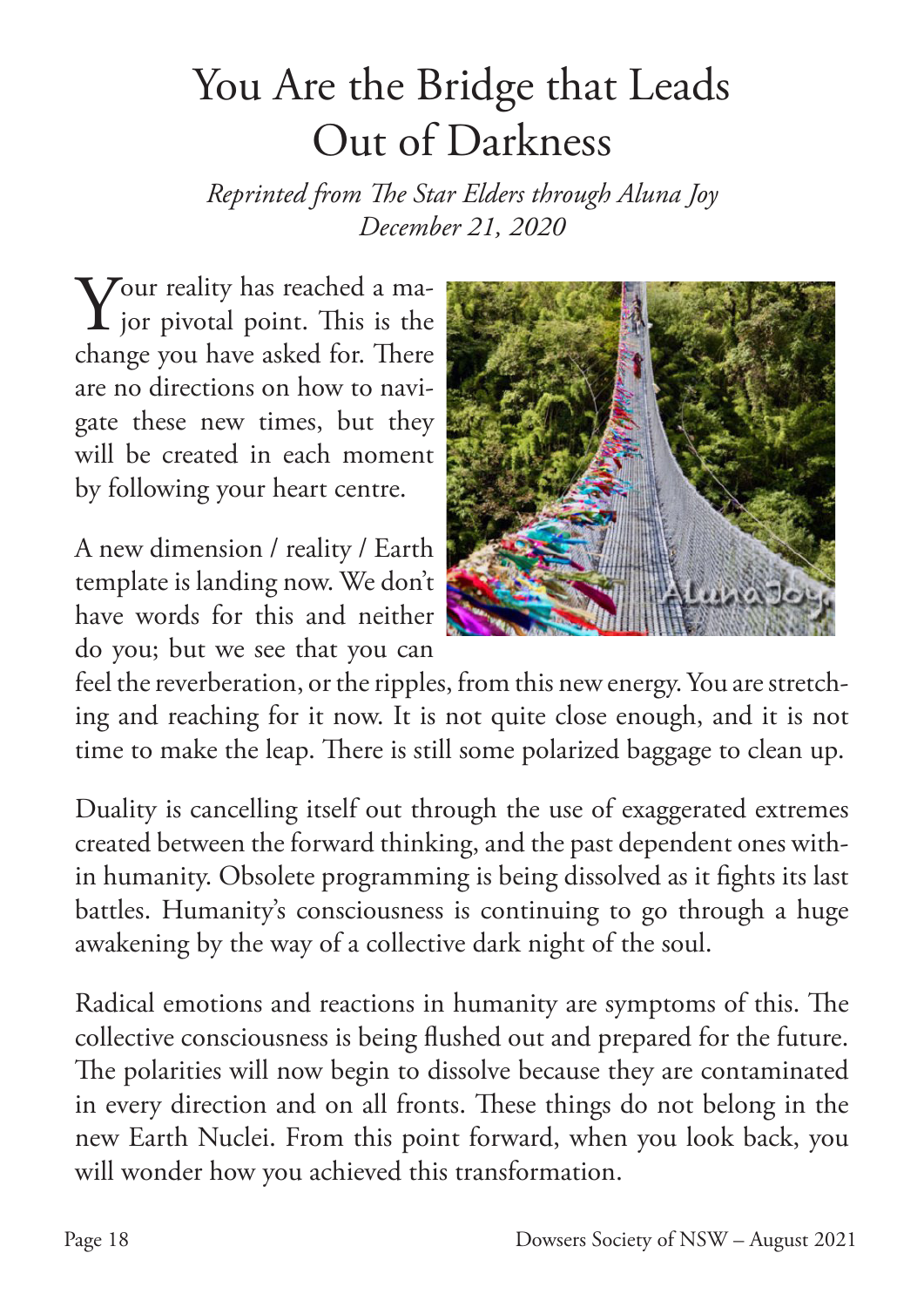You are on the master's path. This is a very fine tuned dance ... to not take sides, or take up arms and go to battle for any extreme position. The way through this is to keep your balance, stay in your centre and out of the non-permanent distraction of chaos that is a around you. Keep flowing through your centre.

You can maintain your balance by adopting an attitude of flexibility and radical acceptance of the process that is in front of you at any given moment. Remain in your heart without judgments. Be very patient, and stay in your grounded body.

If you become polarized, you could collect impurities that you will have to clear and heal later and with more challenges. To stay clear and land fully into the new Earth template totally prepared, you must maintain yourself in a neutral centre until the balance returns. And it will. This time of confusion and challenge is not forever. ...

*Read entire message here* : https://www.alunajoy.com/2020-dec-21-bridge.html

**Greineler er er an den eine Greinen eine Greinen Ereinen Ereinen Ereinen Ereinen Ereinen Ereinen Erein** 

# A 'Do It Ourselves' Climate Repair Project

*By Fearn Lickfield Reprinted from The American Dowser Magazine, Spring 2016*

While there are many good ways to support clean air, renewable en-<br>ergy, and decreasing our carbon footprints, what about the carbon ergy, and decreasing our carbon footprints, what about the carbon we have already contributed to the atmosphere?

Did you know that there is a delay of 30 years between when we burn the carbon and its atmospheric effects? Even if we stopped emitting now, we would still see increasing carbon and warming for 30 years. Science is predicting irreversible and unavoidable damage.

Dowsers Society of NSW – August 2021 Page 19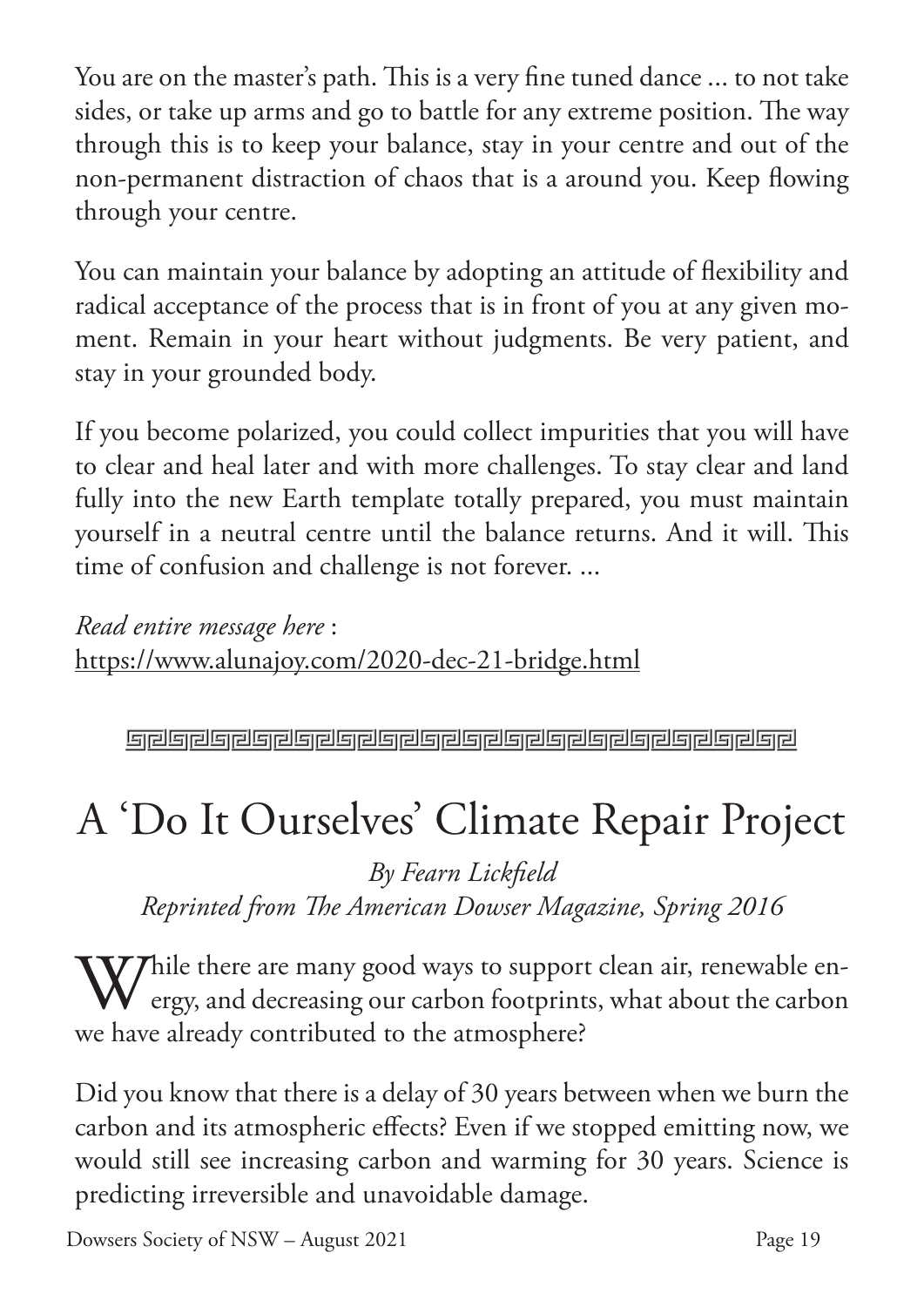Like you, I want a clean and safe world for all beings and generations to come. The prevalence of storm and drought, destruction, extinction and pollution has deeply worried me.

I have been searching for an answer '*outside the box*' in the realms of consciousness, imagination,



belief, and the power of LOVE to heal. I am a great believer in our ability to effect change when we join forces with others of like mind in cooperation with the wisdom of Nature.

A technique was shown to me by the spirit of Sycamore Tree. It is deceptively simple, yet has great promise to reverse climate change. As it became clear, my fear was gradually replaced by hope and excitement. To repair the climate, we need to partner with trees - Nature's air purifiers, carbon drinkers and sinkers, Together we can do this!

- What if we were able to direct our concerns about climate change into active caring for the world?
- What if we realized that we were one with Nature and when we partner with Her, we can actually have a positive impact on the earth?

• What if we could repair the air, reducing the toxic load of greenhouse gases and other pollutants with the unified power of our hearts and minds?

• What if this simple process were enacted daily by people around the world, reversing climate change and creating a clean, safe world for all beings and generations to come?

Do you believe these possibilities could become realities? If so, I invite you to take your place in the global forest for climate repair. All you will need is three minutes of quiet focus each day, a desire to make a differ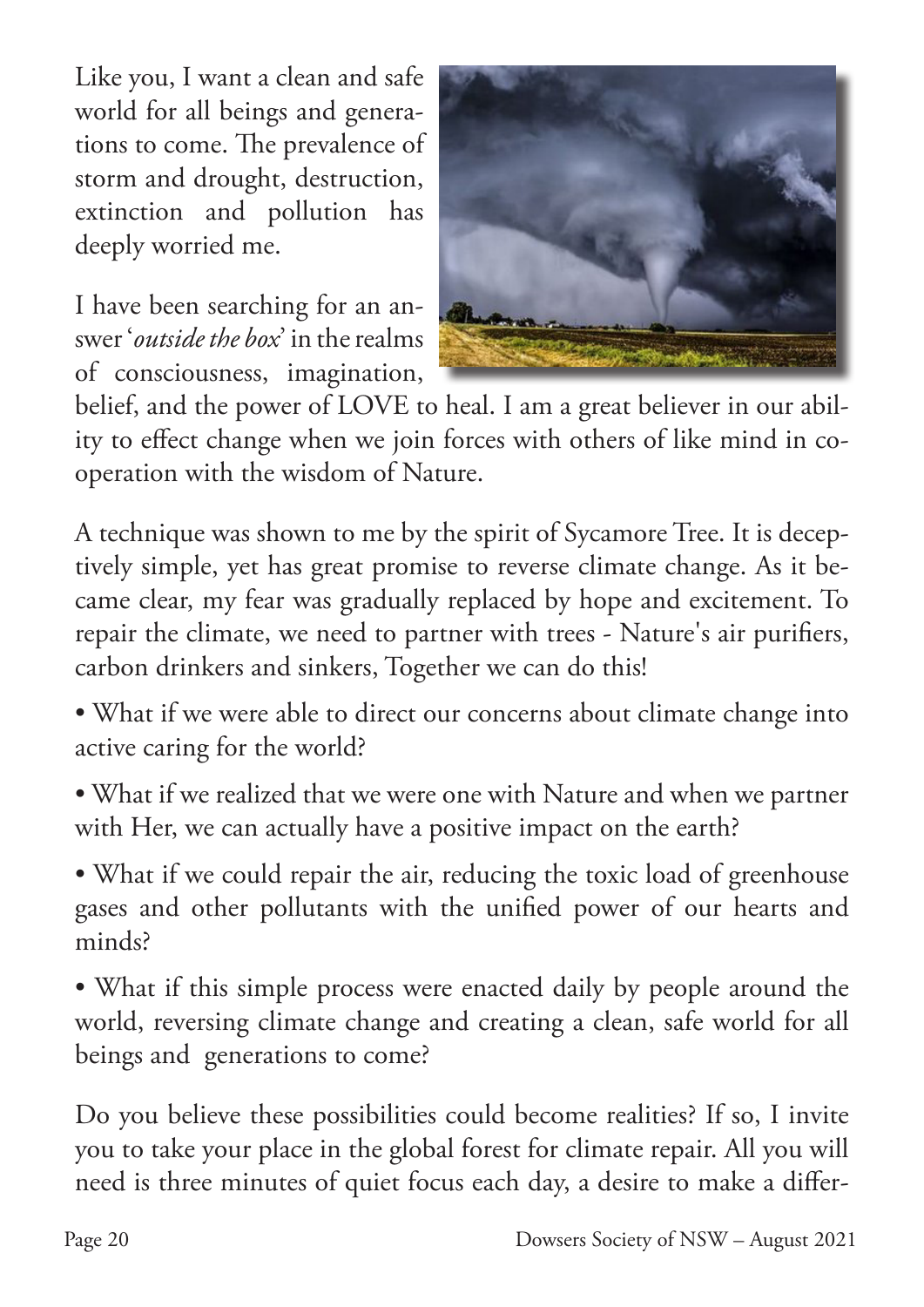ence, a little bit of faith and a whole lot of love for the earth.

#### **Understanding the Partnering Process**

First, imagine the Earth as if from space. See this beautiful blue-green planet in its three-dimensional entirety. Surrounding the earth is (the skin of) our atmosphere, holding clouds, mist, fog and smog.

Now call to mind your favourite kind of tree. This tree is larger than life. You can plant your tree in any land or ocean you desire. Its roots go down deep into the earth and its branches extend high and wide into the atmosphere. Its big, green leaves drink in the energy of the sun, and breathe in nutrients it needs from the air.

Now imagine you are this great tree. Feel your deep roots anchoring you into the earth and your branches high and wide, creating a thick and expansive canopy that wraps around as much of the globe as it can reach. Trees breathe in the opposite way to humans. They use the carbon from carbon dioxide and release the oxygen they do not need back into the atmosphere.

We will be taking 10 breaths as great trees to "*repair the air*". With each inhalation we will take in air which now has dangerously high levels of carbon dioxide and other air pollutants.

It will descend through our great trunk for processing and recycling. With each exhalation we will release clean, balanced, oxygen-rich air into earth's atmosphere.

### **Ten Breaths to "Repair the Air"**

Now it's time to '*repair the air.*' Relax your body and start to slow and deepen your breathing. Soften your gaze as you take in the imagery while following the rhythm of your breath. With your next inhalation see and feel your '*tree self*' breathing in the air around you, processing and recycling it, and exhaling clean, balanced, oxygen-rich air into the atmosphere.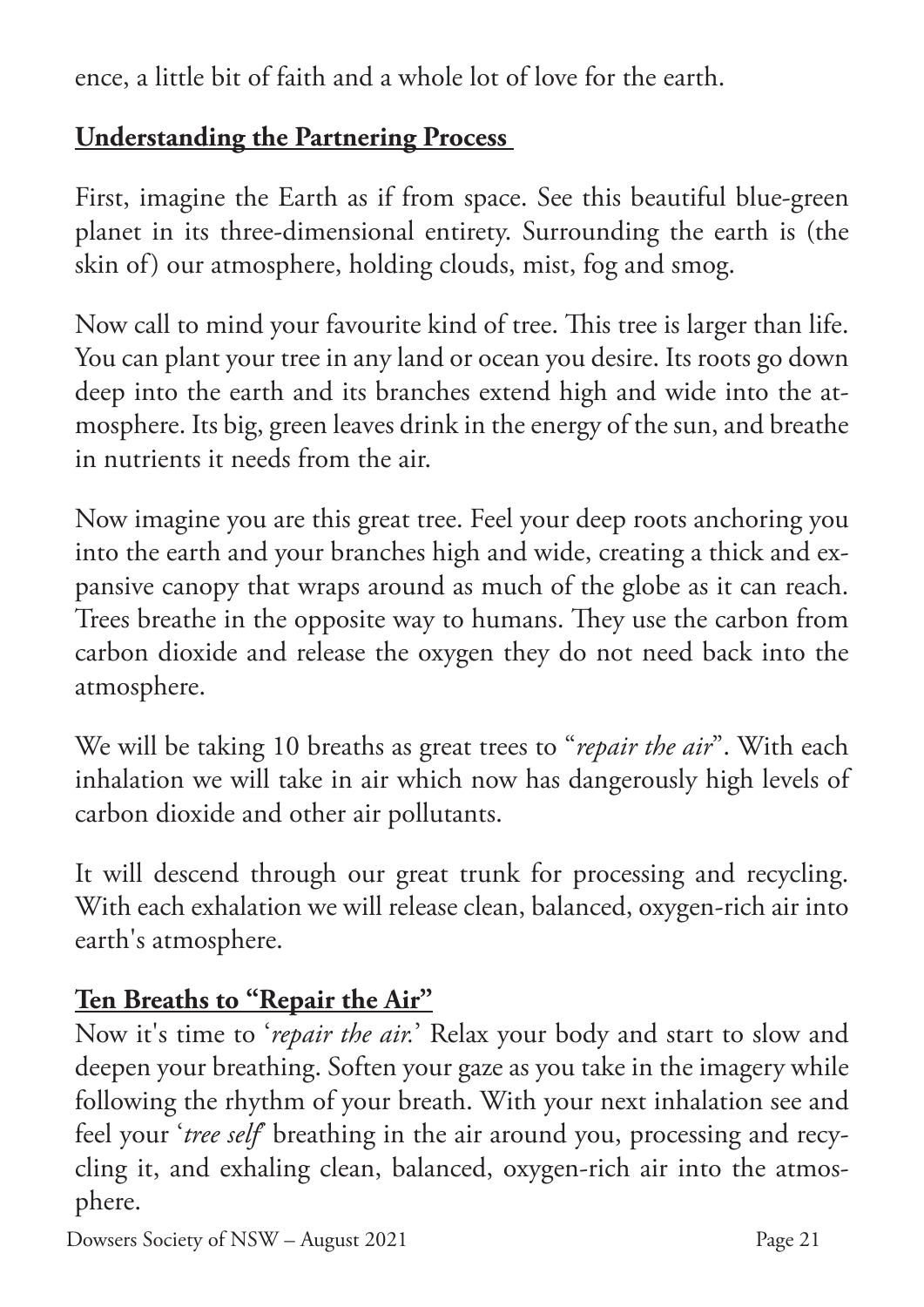The Trees know what to do. And again: Inhale polluted and unbalanced air through your leaves, for processing and recycling, exhaling clean, balanced, oxygen-rich air into the atmosphere.

Inhale .... (Repeat for a total of ten breaths.)



#### **Three Breaths to Heal the Earth with Love**

We will now activate the transformative power of love with three earthhealing breaths. Our love and the Trees' love for the Earth combine. With the next inhalation feel love for the Earth growing and expanding in the heart of your tree trunk ... and with the next exhalation, send love down through your roots into the earth.

Inhale and fill with LOVE and care for the Earth, exhale and send down healing for the Earth. (Repeat one more time.) And so we complete our 13 breaths for today.

Imagine a great global forest of caring, repairing trees! 13 breaths for 13 days, for the earth ... and '*magic*' happens.

Please share this meditation with others. Join the '*worldwide web*' of climate repair. Be a tree in a virtual global healing forest!

*Fearn Lickfield is a "web weaver" who facilitates healing and connecting people with the heart of Nature. She co-creates and teaches at The Green Mountain Druid Training Centre and Guardians of the Sacred Earth Centre. She has over 15 years' experience working as a certified flower essence practitioner, geomancer, dowser, ecstatic dance leader, community organizer and gardener.*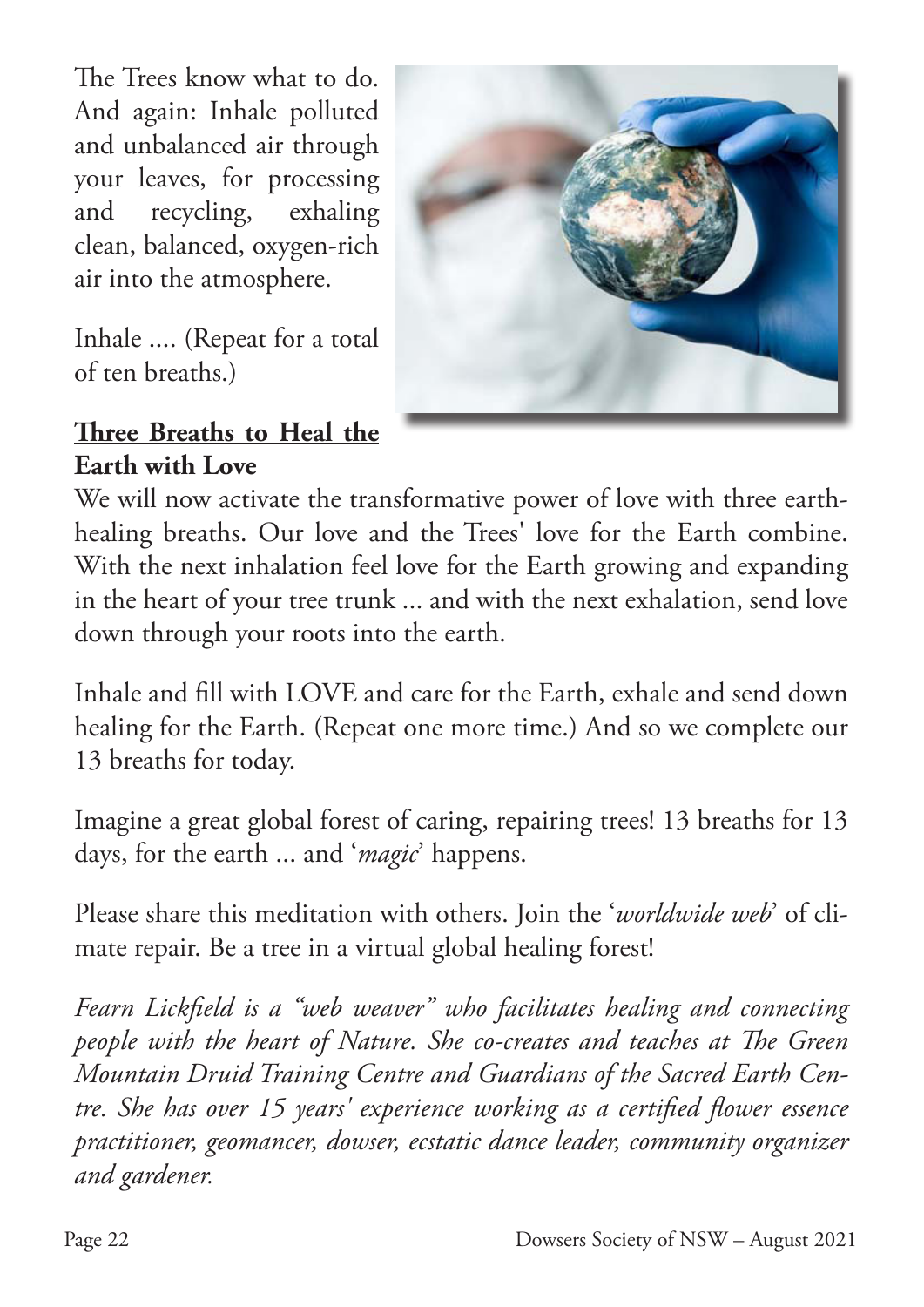### Compassion Exercise

*Reprinted from Techniques for Exploring Consciousness, by Harry Palmer.*

I ncrease the amount of compassion in the world. Instructions:<br>This exercise can be done anywhere that people congregate (

This exercise can be done anywhere that people congregate (airports, malls, parks, beaches etc.).

It could be done on strangers, unobtrusively, from some distance. Try to do all five steps on the same person. Expected results are a personal sense of peace.

- Step 1: With attention on the person, repeat to yourself: Just like me, this person is seeking some happiness in his /her life.
- Step 2 With attention on the person, repeat to yourself: Just like me, this person is trying to avoid suffering in his/her life.
- Step 3 With attention on the person, repeat to yourself: Just like me, this person has known sadness, loneliness and despair.
- Step 4 With attention on the person, repeat to yourself: Just like me, this person is seeking to fulfil his /her needs.
- Step 5 With attention on the person, repeat to yourself: Just like me, this person is learning about life.

#### Variations:

1. May be done by couples and family members to increase understanding of each other.

2. May be done on old enemies and antagonists still present in your memories.

3. May be done on other life forms.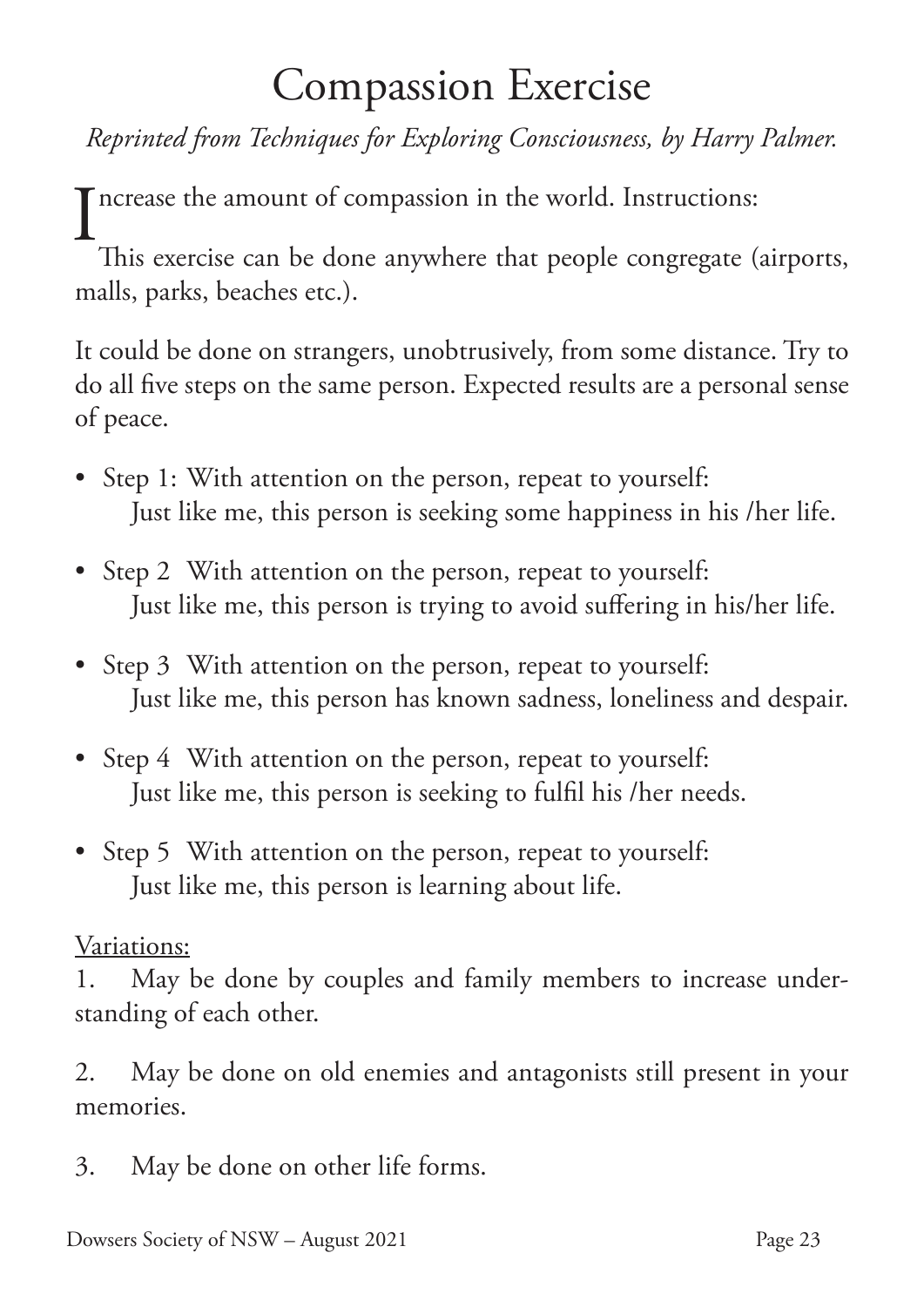### Dowsing for Sleep

*Reprinted from the Dowsing Society of Victoria Inc. Newsletter July 2021. Thanks to Olive Lane, for this very useful approach for improved sleep.*

It's become quite common to hear that more people are having more<br>difficulty with enjoying a peaceful night's sleep. So I thought I'd share difficulty with enjoying a peaceful night's sleep. So I thought I'd share an approach which I found works particularly well.

We had our two grandsons (four and six years old) stay overnight for the first time in June, ahead of moving to a new house the next day. Once in bed there were some delay tactics as they kept coming to check on Grandma and Grandpa – and having drinks.

I'd been warned that they hardly ever stay in their own beds, before getting into bed with their parents most nights!

So I decided to clear their bedroom of any non-beneficial energies and placed blue green energy in the room instead. They went to sleep at 9.30 pm. We needed to wake them at 7 am to get them to school in good time.

They were both happy, even though the younger one apparently doesn't like to be woken up. I hope you find it useful for yourself and others.

### **Here's the quick protocol:**

"No" Direction # Neutralising any non-beneficial energy in the room.

"*Yes*" Direction # Transforming the energy to the most beneficial and bringing in blue green energy for a healthy, happy night's sleep.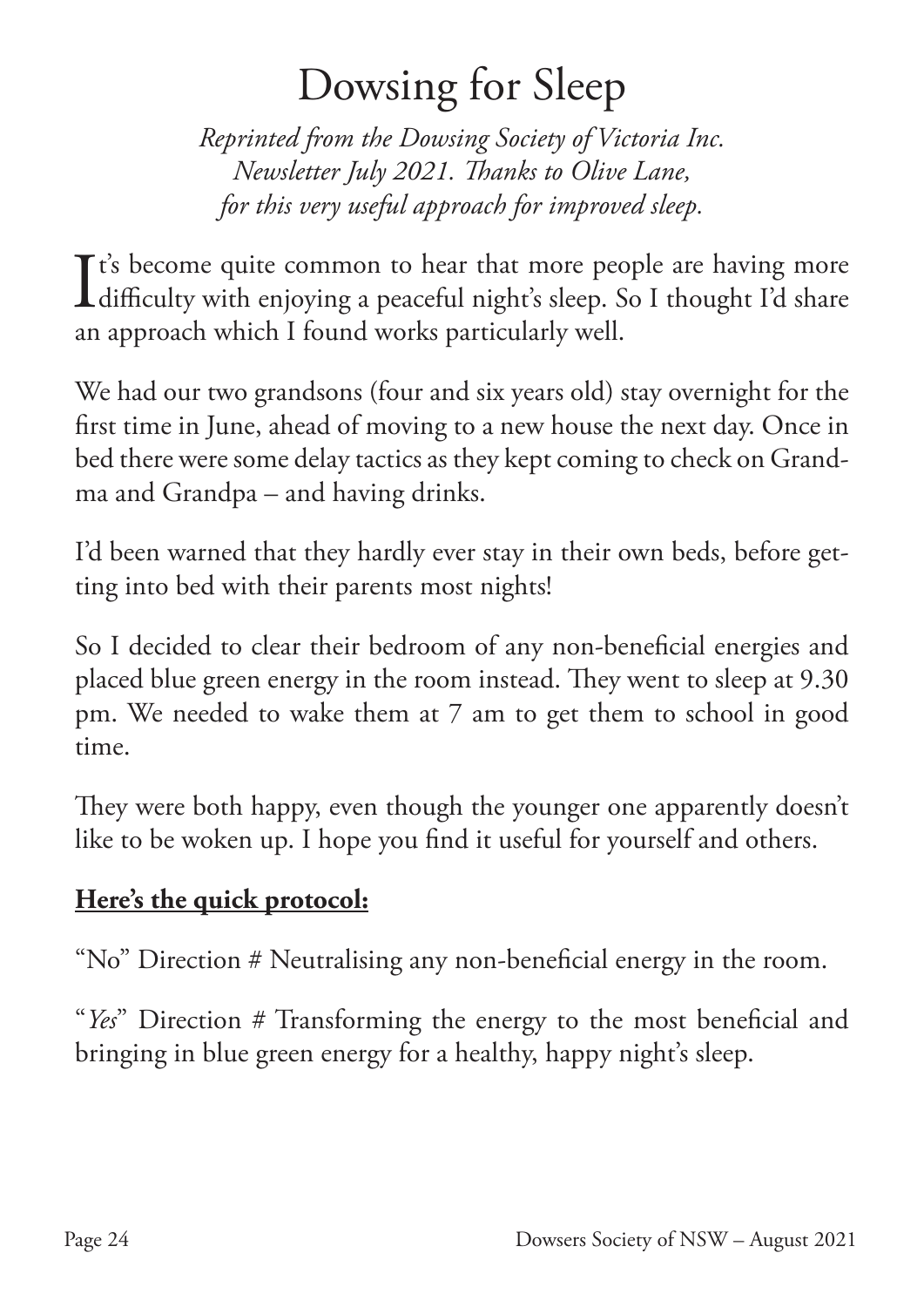

Book reviews: The Divining Mind: A Guide to Dowsing and Self-Awareness *By T.E.Ross and Richard Wright*

The art of divining, or dowsing, has for years been cloaked in mystery and superstition. Recognized by some as a means of finding water and minerals, it is actually a method for anyone to develop intuitive skills.

This thought-provoking book demystifies dowsing and presents this ancient science as a powerful tool for self-knowledge.



Includes a brief history of dowsing, and step-by-step instructions for learning to use L-rods, Y-rods, and pendulums, as well as non-device dowsing. Shows how dowsing is used for locating water, gold and other minerals, buried artifacts, ancient ritual sites, and in police work to help find missing persons.

"*For a complete stranger to dowsing, you would be hard put to find a better introduction; for those who think they already know something, it might be a surprising revelation*." Journal of the British Society of Dowsers.

Remember, our catalogue is available online for browsing at your convenience at: https://cloud.collectorz.com/271940/books

You will need to type this into your browser the first time, then bookmark it for future use. There are various ways to view the books, from image to list form, and you can search for something in particular.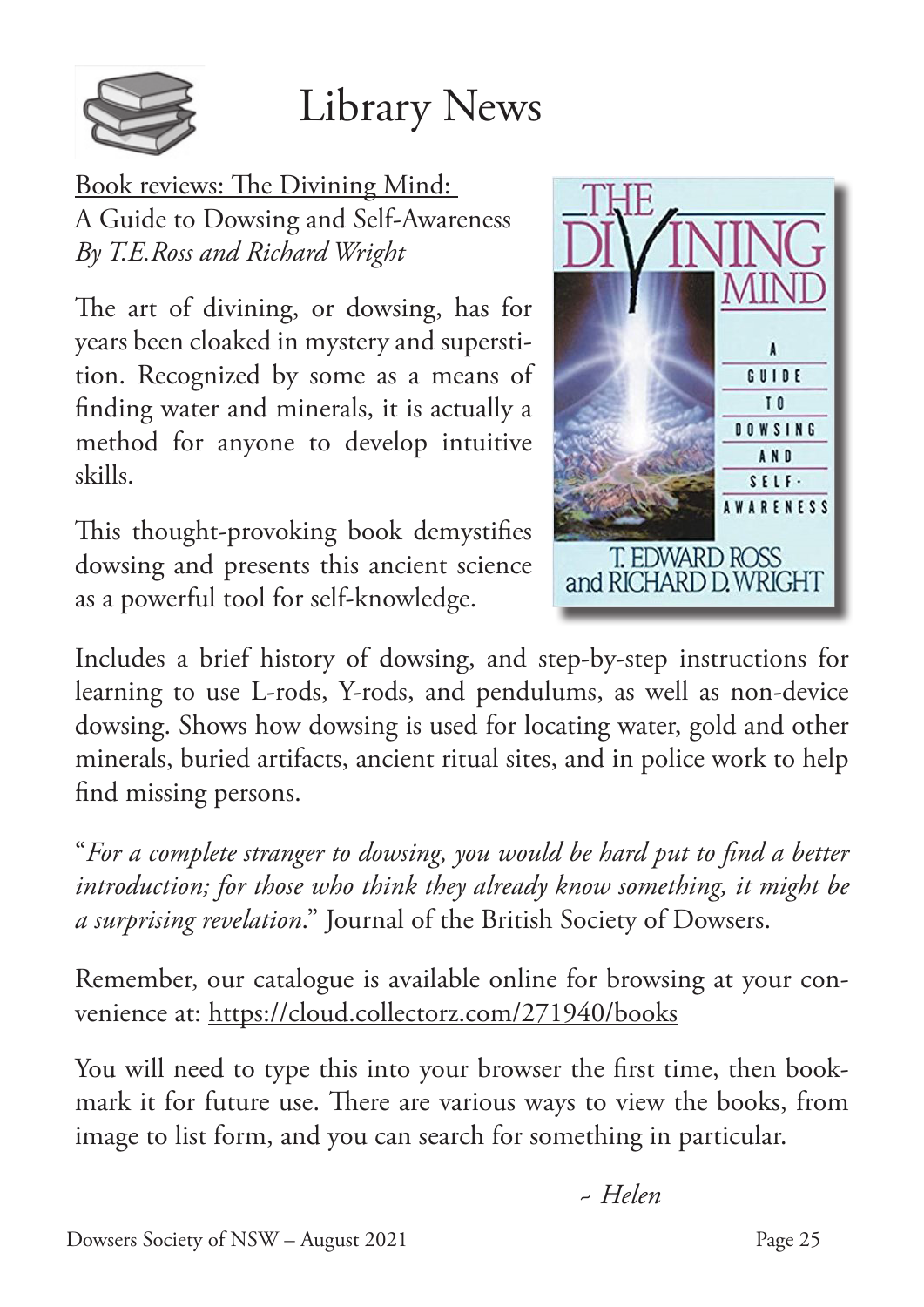# Dowsing Forum Questionnaire

For the September 19th Meeting

The questionnaire below is intended to help us help you during the forum, and to be able to prepare topics of interest and answers to forum, and to be able to prepare topics of interest and answers to our members. Please fill it in, ticking as many topics which interest, or apply, to you, then return it to the desk before you leave the meeting, or email it to Martine at mnegroaaa@gmail.com.

#### **What would you like to see discussed at the forum?**

 $\square$  Troubleshooting of any dowsing problems (i.e. inconsistent answers)

 $\square$  Topics of interest for future speakers and activities

 $\square$  For you to share an interesting personal dowsing experience with us, so everyone can learn more. Don't be shy we are all friends!

#### **What is your dowsing level?**

| $\Box$ Beginner                       | $\square$ Sometimes                            | $\Box$ Active                                                  |
|---------------------------------------|------------------------------------------------|----------------------------------------------------------------|
|                                       |                                                | <u>Will you share a personal story at the September forum?</u> |
|                                       |                                                |                                                                |
| Subjects of interest to you:          |                                                |                                                                |
|                                       | $\Box$ Practical everyday dowsing applications |                                                                |
| $\Box$ Dowsing tools                  |                                                |                                                                |
| $\Box$ Health                         |                                                |                                                                |
| $\Box$ Garden and environment         |                                                |                                                                |
|                                       | $\Box$ Relationships, changing energies        |                                                                |
| $\Box$ Employment/business            |                                                |                                                                |
| $\Box$ Finding lost items             |                                                |                                                                |
| $\Box$ Self and Spiritual development |                                                |                                                                |
| $\square$ Space clearing              |                                                |                                                                |
|                                       |                                                |                                                                |
|                                       |                                                |                                                                |

Thank you for your participation, *~ your DSNSW Committee.*

Page 26 Dowsers Society of NSW – August 2021